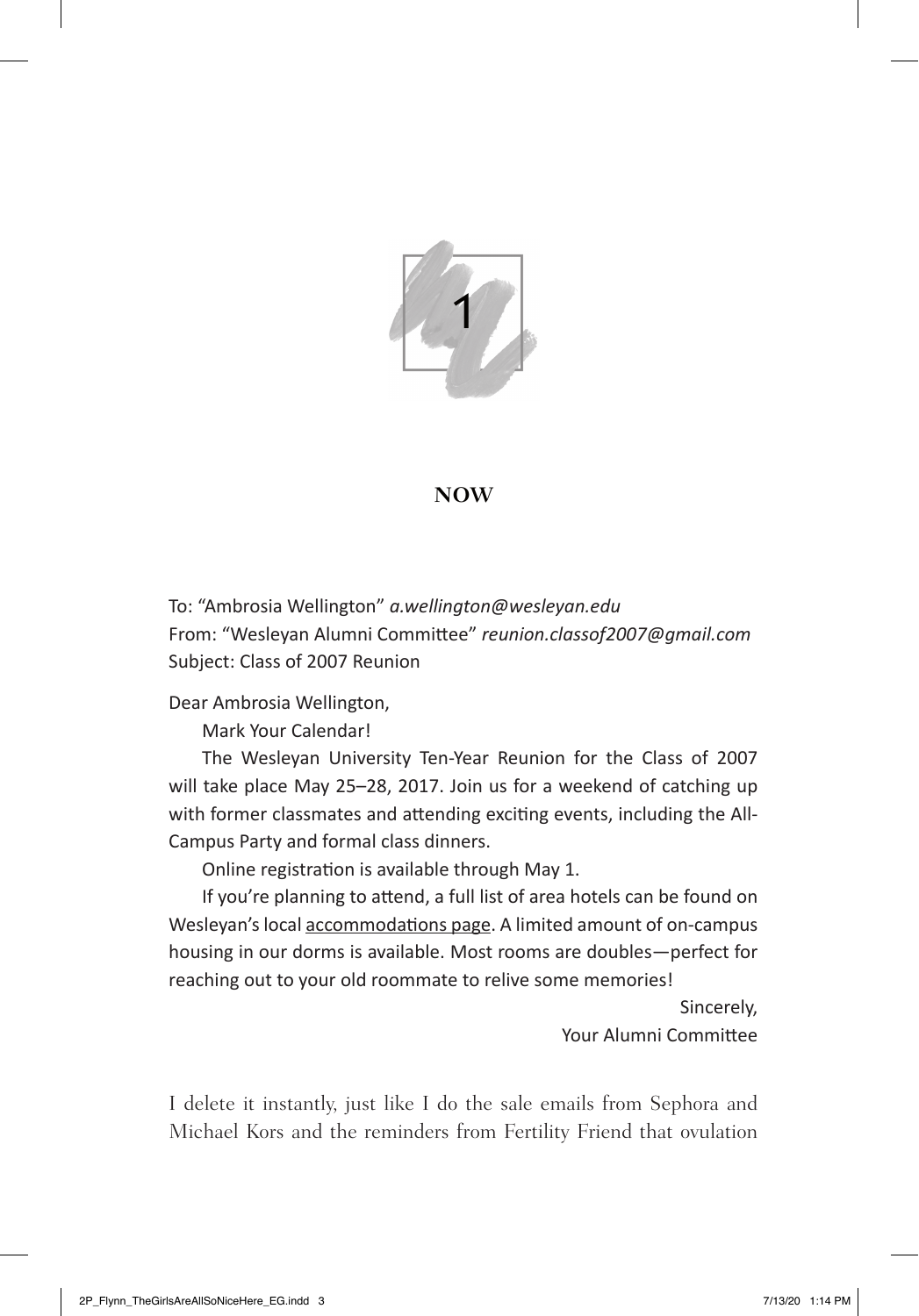is right around the corner. Then I empty my recycling bin, because I know better than to think anything is ever really gone.

Two weeks later, a second email arrives. *We haven't received your RSVP! We really hope you're joining us.* It's the written equivalent of a wagging finger. I delete that one, too, but not before scrolling down far enough to see her name, bolded, right under the list of Alumni Committee members. Flora Banning.

I forget about the two emails, because out of sight really is out of mind. It's easy when each day is a variation of the same—taking the N from Astoria to Midtown; stopping at Key Food for groceries, reusable cloth bags cutting into my forearms. Happy hour shouldered in with hipsters at the Ditty, a second glass of wine, despite Adrian's half-teasing *Maybe you shouldn't*. But then I come home from work on Friday, shoulders sagging from the weight of the week, and there's an envelope on the counter addressed to me.

"Hey, babe," Adrian shouts from his position on the couch, tablet in hand, where he's undoubtedly working on his fantasy football league instead of the perpetually unfinished novel he likes to talk about. "How was your day?"

"You left the door open again. Can you please start locking it like I asked?" One of the myriad things I nag Adrian about on a regular basis. *Lock the door. Close the cereal bag. Pick up your dirty laundry*. Sometimes I feel more like a parent than his wife.

"Relax. It's a safe building. Hey, something came for you. I think we got invited to a wedding. Except somebody doesn't know you got married and changed your name." My new last name, a point of male pride that Adrian pretended wasn't important to him. *I don't care, but do you really want the kids to have two last names? And yours is so long*, he said during wedding planning, the first puncture in my newly engaged bliss. *The kids*, a brightening certainty on his horizon, my concessions for them expected and inevitable.

The envelope on the counter is addressed to Ambrosia Wellington, in neat calligraphy. Not Ambrosia Turner, the woman I became three years ago when I walked down a tree-shaded aisle at the Mountain Lakes House toward Adrian, his eyes already tear filled. I let him think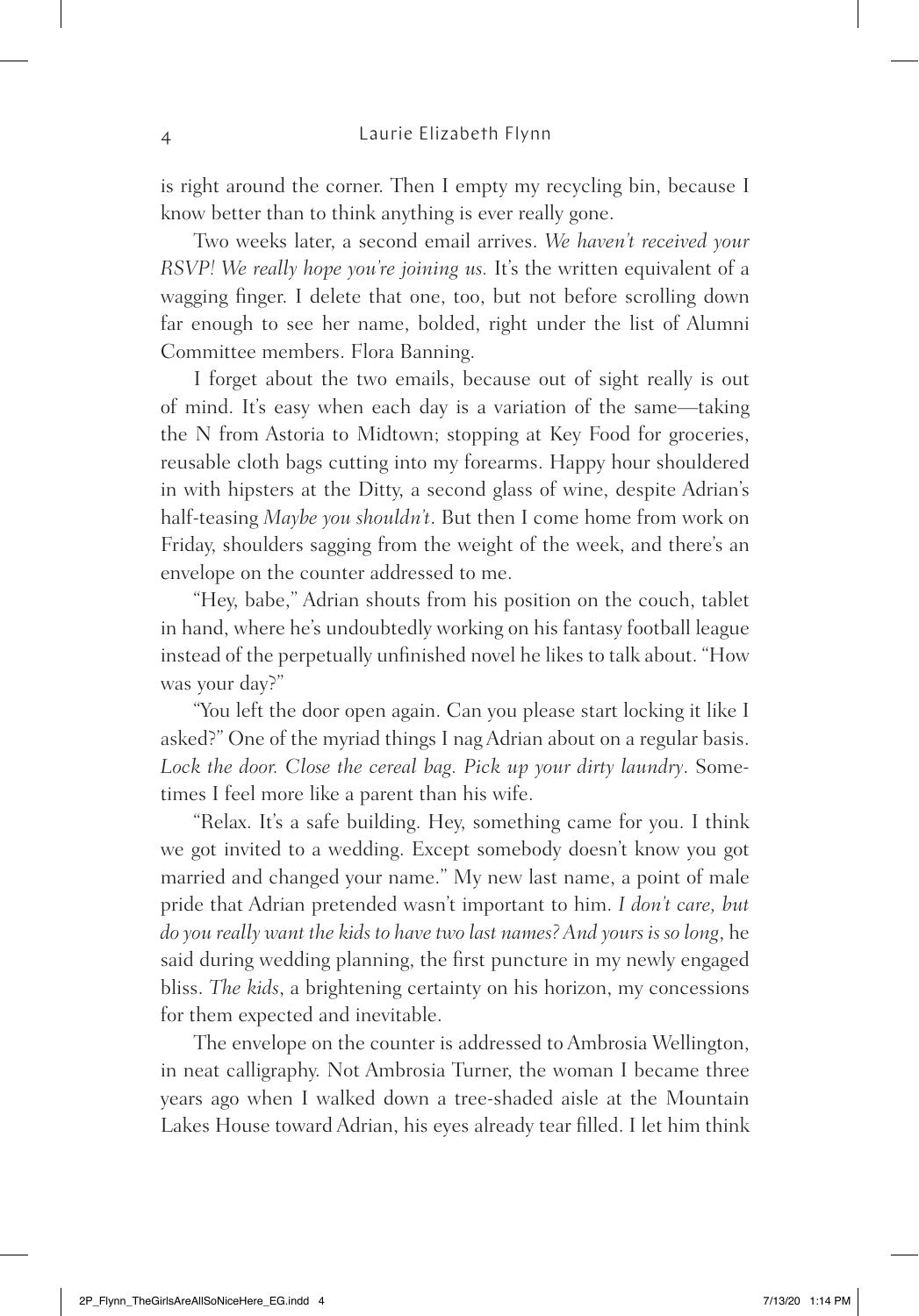*Turner* was for us, for *the kids*. He has no idea why I was so eager to get rid of *Wellington*.

Adrian turns around to watch me open it, expectant. He loves weddings, or rather, he loves the receptions, where he can get drunk and pose for pictures with people he's just met, instant best friends, and invite them to dinners and barbecues we all know will never happen.

"Well, who is it?" he says. "Let me guess. Bethany from work. Is she still dating that really tall guy? Mark. The lacrosse player."

Adrian and his friends, five and six years younger than me, still post engagement photos on Facebook and Instagram: girls with long hair and Chanel espadrilles, gel manicures to show off pear-shaped rocks, posing next to boys in plaid shirts. The PR girls who work under me at Brighton Dame are the same.

*So basic*, we used to call them, back when there was no way we would turn into them.

"Bethany's twenty-two," I murmur when I pull the card out. I ignore Adrian's response, because I'm fixated on what's inside. It's not a wedding invitation. Nobody is requesting my presence at Gramercy Park or telling me the dress code is black tie or mandating an *adultsonly reception.* 

It's more calligraphy, red and black against cream card stock. Wesleyan colors. The letters tilt slightly to the right, as if whoever wrote them was in a rush to get them out.

*You need to come. We need to talk about what we did that night.*

There's no signature, but there doesn't need to be. It can only be from one person. My face is hot and I can tell my neck is marbling red and white, the same way it always does when my anxiety flares up. I grip the countertop. She knows I deleted the emails. I shouldn't be surprised; she had a way of knowing everything.

Adrian's voice interrupts my spiraling thoughts. "The suspense is killing me. It better be an open bar."

"It's not a wedding." I stuff the card back into its envelope, then shove it in my purse. Later, I'll put it in the place I hide everything Adrian can never see.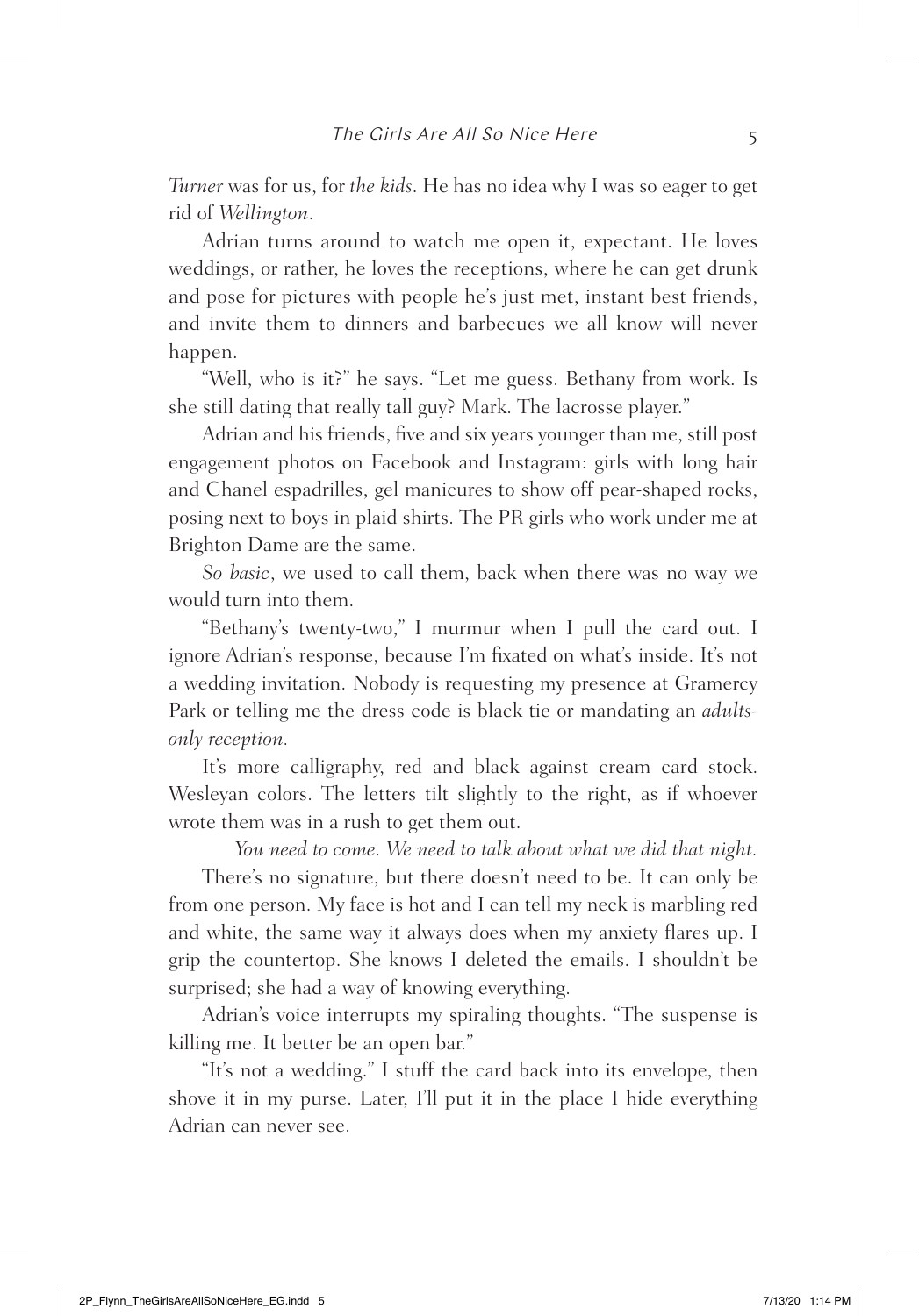He puts down his tablet and stands up. Of course he chooses now to grow an attention span. "You okay? You look like you're going to puke."

I could shred the card, but I know what would happen. Another one will come in its place. She was insistent then. She's probably even more so now.

"It's nothing. Why don't we go up to the roof and have a drink?" The rooftop patio with its slices of Manhattan skyline, a feature of our building we thought we would use but rarely ever do.

He nods, curiosity temporarily assuaged, and arches across the counter to kiss my cheek.

I smile at my husband in relief, taking in his mop of curly hair, his dimples, and his pretty green eyes. *So freaking sexy*, my best friend, Billie, said when I showed her his photo. He looked exactly like his online dating profile, which is probably why I went home with him after our first date, the two of us reduced to sloppy mouths and hands in the back of a cab barreling down Broadway. I later learned that while his picture didn't lie—not like a dozen other men before him, all of whom were at least twenty pounds heavier than advertised—his life story did. Yes, he went to Florida State, but he never graduated, instead dropping out in his third year to work on the same novel he has yet to complete a chapter of. Nowhere in his bio did it say he was a bartender, the only consistent job he has ever had.

But I overlooked that because he treats me well, because people are drawn to him, because *I* was drawn to him, to his steady warmth and self-assuredness. He didn't know the person I was in college but loved the new version of me so simply that I figured I couldn't be as horrible as everyone thought. I never imagined I would end up with someone five years younger, but being older has had its benefits. Our age gap is small enough that we look good together but big enough that his instincts are softer, more malleable. When I pushed the idea of a proposal because I was creeping into my late twenties, he took the hint and picked out a ring. Not the one I wanted, but it was close enough.

Adrian tries to make conversation as we head up to the roof, but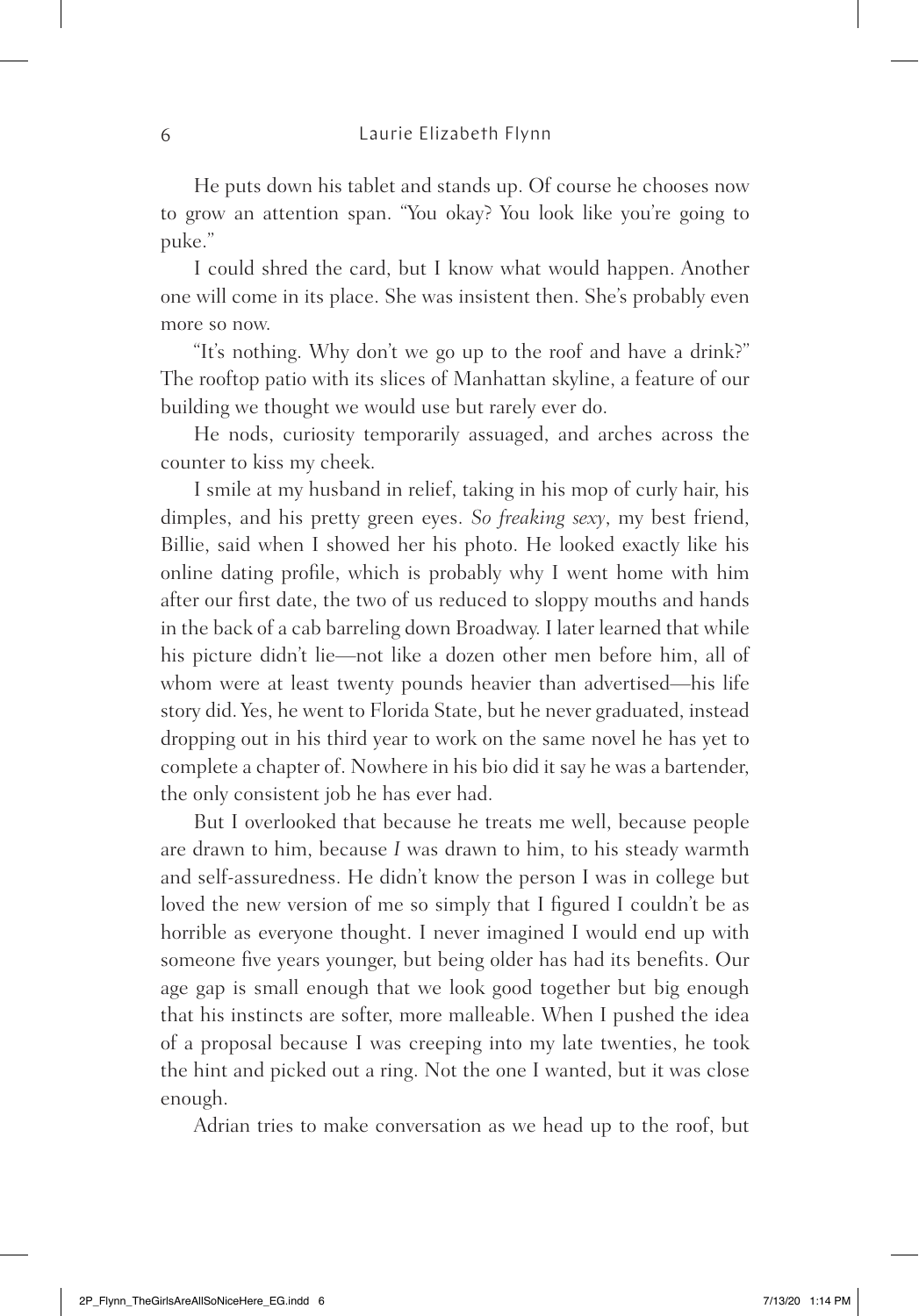the voice in my head is louder. Hers. *We need to talk about what we did that night.*

There were two different nights, and I'm not sure which one she means. The one that started everything or the one that ended it. She never wanted to talk about either. Then again, she was the best at breaking her own rules.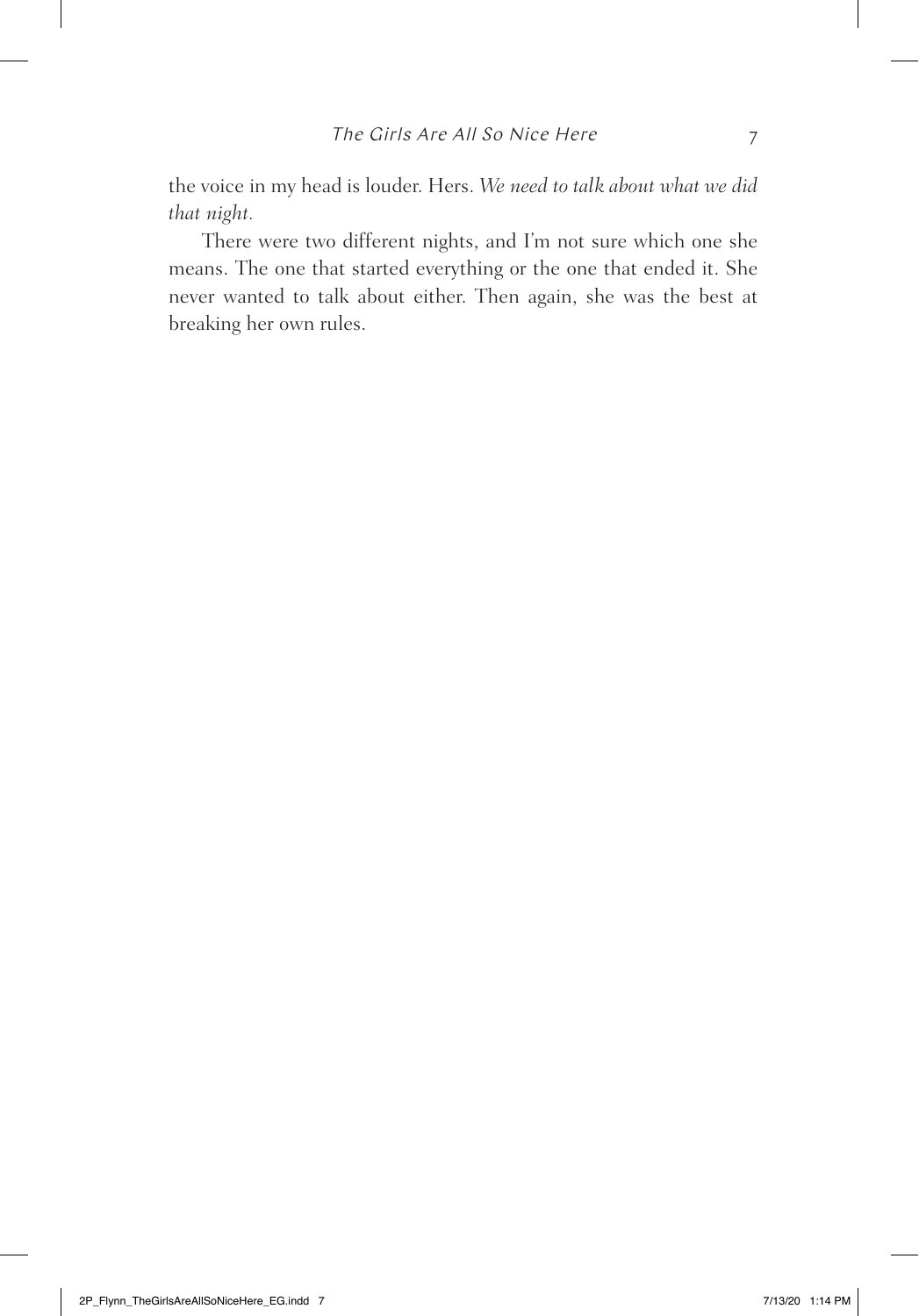$\overline{\phantom{a}}$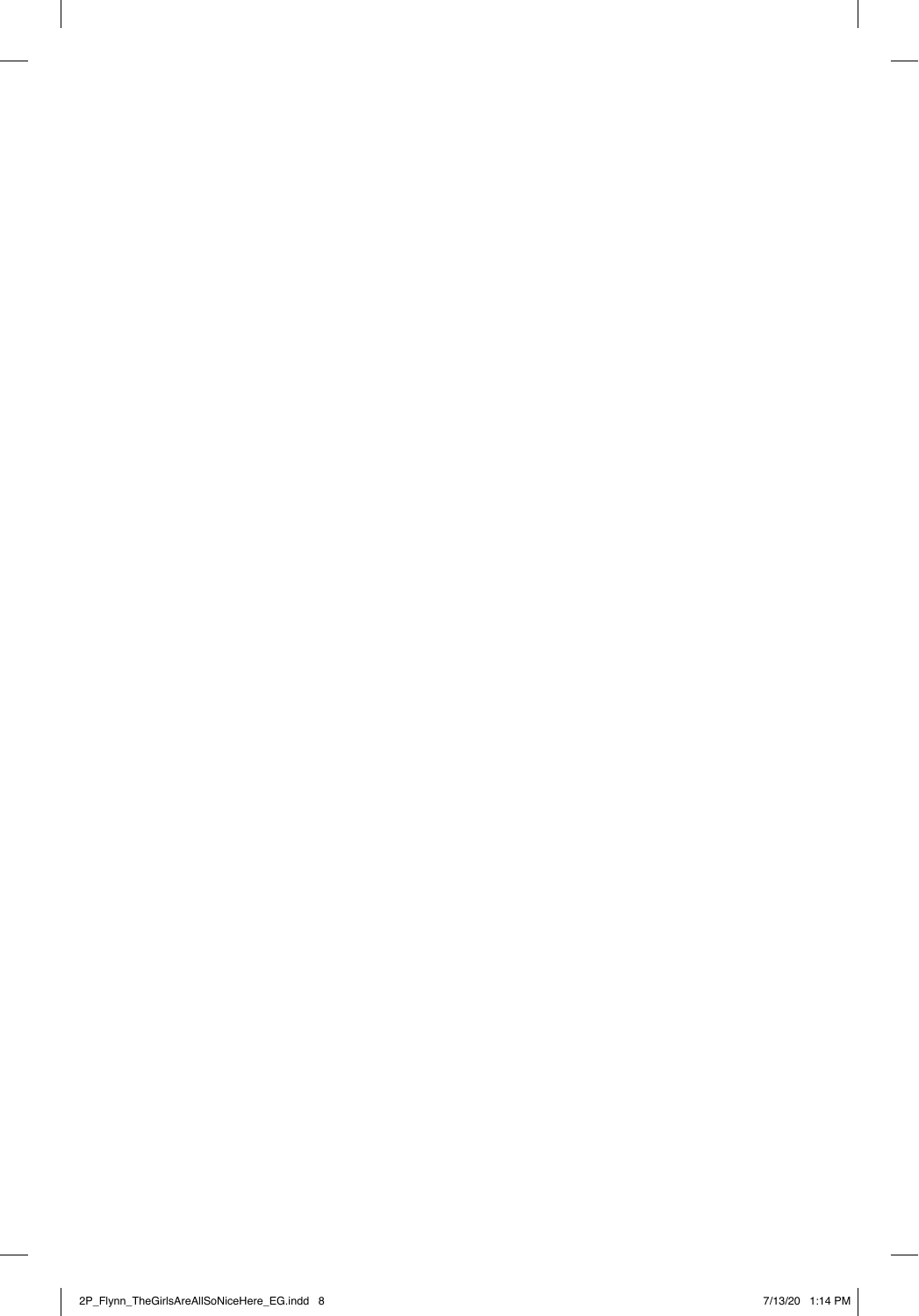

#### **THEN**

would be spending freshman year in the Butterfields, living in a double room on the first floor. Butterfield C was shaped almost like a question mark, hugging a courtyard where I pictured myself sitting with a book wind li double room on the first floor. Butterfield C was shaped almost like a question mark, hugging a courtyard where I pictured myself sitting with a book, wind lifting my hair. I had emailed with my future roommate a few times, but we'd never actually met. Her parents were helping her break a mini-fridge out of its cardboard jail when I first saw her, along with a younger girl who must have been her sister. I had just seen my own parents off—my mom would probably weep all the way back to Pennington, my dad placating her with promises that I'd be back. My older sister, Toni, had left for college at Rutgers two years before, but she was close enough that she still came home most weekends, bulging laundry bag in tow.

"This is your time, sweetie," Mom had said before she closed the car door, her lips on my cheek. "Enjoy it. But stay out of trouble." As if trouble were labeled with a Do Not Disturb sign. As if a sign would have kept me out.

I wished my best friend, Billie, were with me, but Billie hadn't gotten into Wesleyan. She was spending the next four years at Miami University in Ohio, which was known more for partying than anything else. Our friendship was comfortable—a bond forged in our awkward-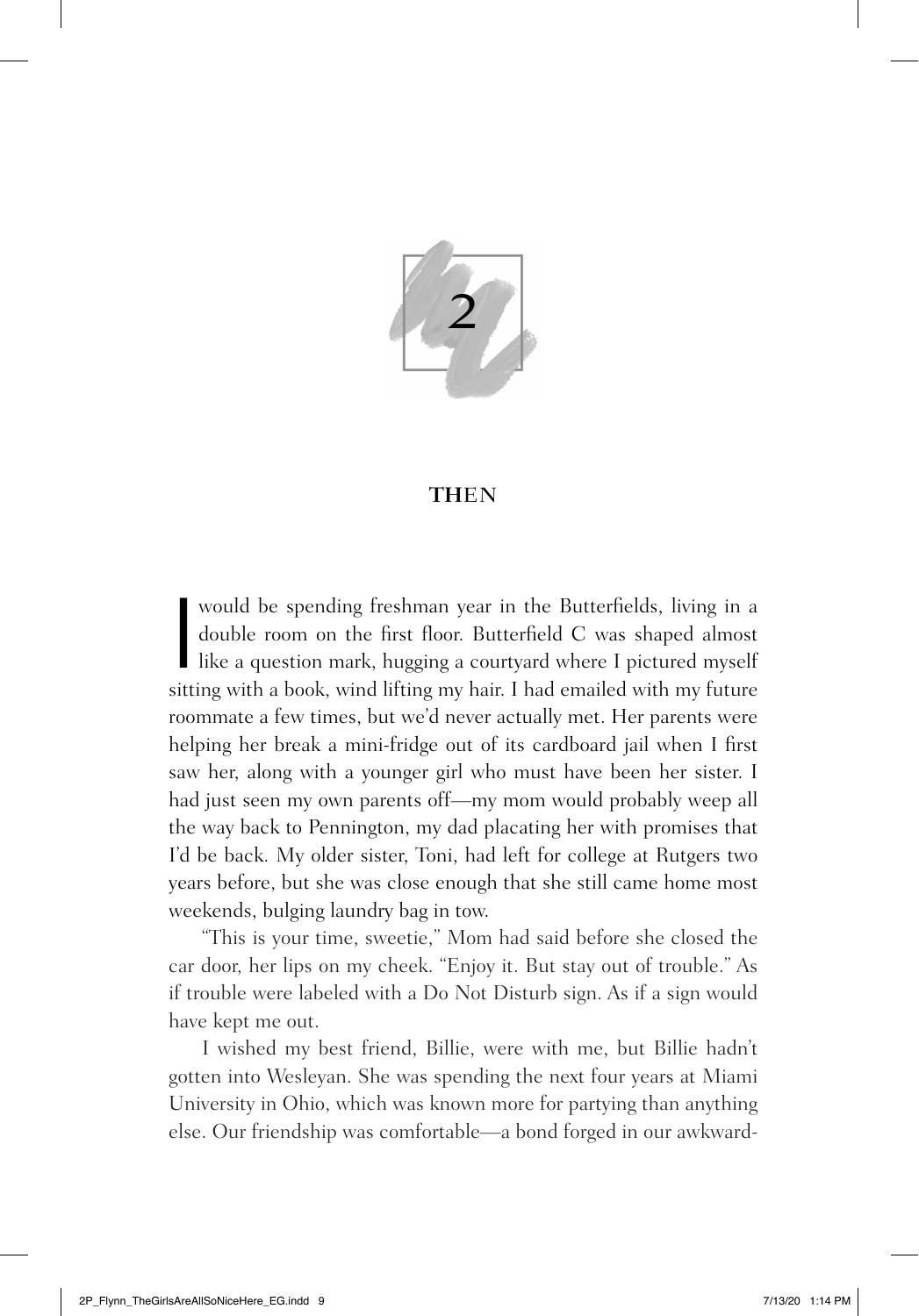ness when we started ninth grade and our shared willingness to do something about it. Billie knew who I was and who I wanted to be, and she loved both versions. I had already texted her since arriving on campus. *I hope people like me.* Her buoyant *they will!!!* brought some comfort.

My new roommate's hair was white blond and her dress was gingham, like something I had been forced to wear as a kid to the Memorial Day parade. She didn't look like the girls I had gone to high school with, all of us in the same uniform of miniskirts and Uggs buttressing legs slathered in self-tanner. But she was exceptionally pretty—freshly scrubbed, wholesome. Billie would probably have given her a nickname. It was our meager defense against the mean girls at Hopewell Valley Central High. We studied them, then peeled them like overripe fruit in marathon gossip sessions to lessen the sting of not being invited to their parties. *My roomie is Heidi*, I'd text Billie.

Her real name was just as bad.

"I guess you already know from our emails, but I'm Flora." She gripped me in a hug. "It's nice to finally meet in person. You look just how I pictured. These are my parents, and this is my sister, Poppy." Poppy gave me a shy wave, all bangs and big blue eyes.

"Ambrosia," I said, more to them than her. "Just call me Amb." Flora didn't look how I'd pictured—she was a lot prettier. I knew from our emails that she was involved with student council at her Connecticut private school. She didn't smoke or drink and wanted to become a child psychologist. She wore her niceness so openly. She was exactly the kind of friend my parents wanted me to make. What Billie would call a *try-hard*.

"Amb," Flora's mom said, fixing me with a frosty gaze. "Where are you from?"

"Pennington," I said. "New Jersey."

"That's nice," she said, but I could tell by her pinched mouth that it wasn't, that I had already committed some kind of wrong. "You take care of Flora. She tends to trust everyone too easily."

"Mom," Flora said, her cheeks turning petal pink. "Stop."

Flora's mom looked like she wanted to say more but pressed her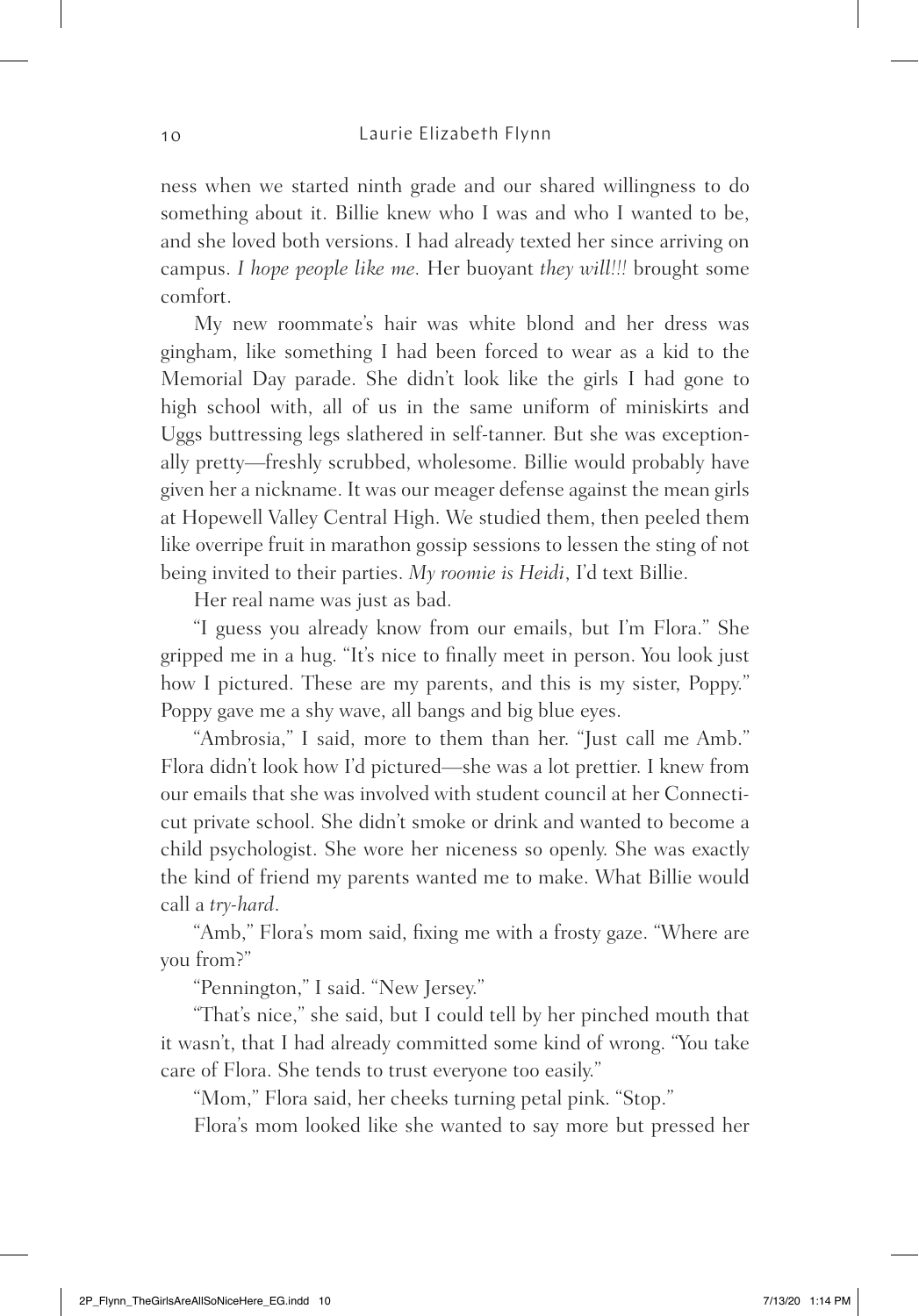mouth into a line. I rolled her words around. I didn't know if I had been folded into her confidence or warned not to be a person her daughter couldn't trust.

"We're going to have such a fun year," Flora said when her family was gone—she had squeezed her sister the hardest, whispered something in her ear I couldn't hear. "My mom is actually still best friends with her roommate from freshman year."

I felt a blip of excitement. It *was* going to be a fun year. I had worked hard to get here, to make things happen. To chisel out a Technicolor future, panoramic in scope, with me as its star.

"Your accent is so cute," Flora said as she tacked photos to her corkboard.

"Thanks," I managed, but I wasn't thankful. She didn't mean it as an insult—*probably*—but she had made me self-conscious about something I hadn't considered noticeable before. What I said was as important as how I said it. I couldn't be an actress—and I'd come to Wesleyan for the theater program—if I couldn't escape Jersey.

As we unpacked, our door stayed open, and people from our floor lingered there, making introductions. I smiled, returned hugs, nodded forcefully to *future* invitations to parties. But inside, I trembled. Some of the girls seemed to be friends already, with easy laughter and inside jokes from Upper East Side private schools. Two model-thin blondes were from Los Angeles, thumbing their phones, laughing about some prom after-party at a club where a classmate screwed two guys in the bathroom.

These weren't the girls I had gone to Central with, ones with Starbucks cups attached to their hands, who punctuated their vocabularies with *like* and *whatever* and one-upped each other with discussions about who'd made out with who at some shitty party in someone's basement, boys sitting around in sweatpants holding video game controllers. I had copied their hip-hugging jeans, parted my hair like them, saved a year of paychecks from my part-time job at the Stop & Shop to buy a small Louis Vuitton bag—the same multicolor monogrammed one that lived on the bony shoulders of celebrity it-girls.

At Wesleyan, I was ready to slip effortlessly into the person I imag-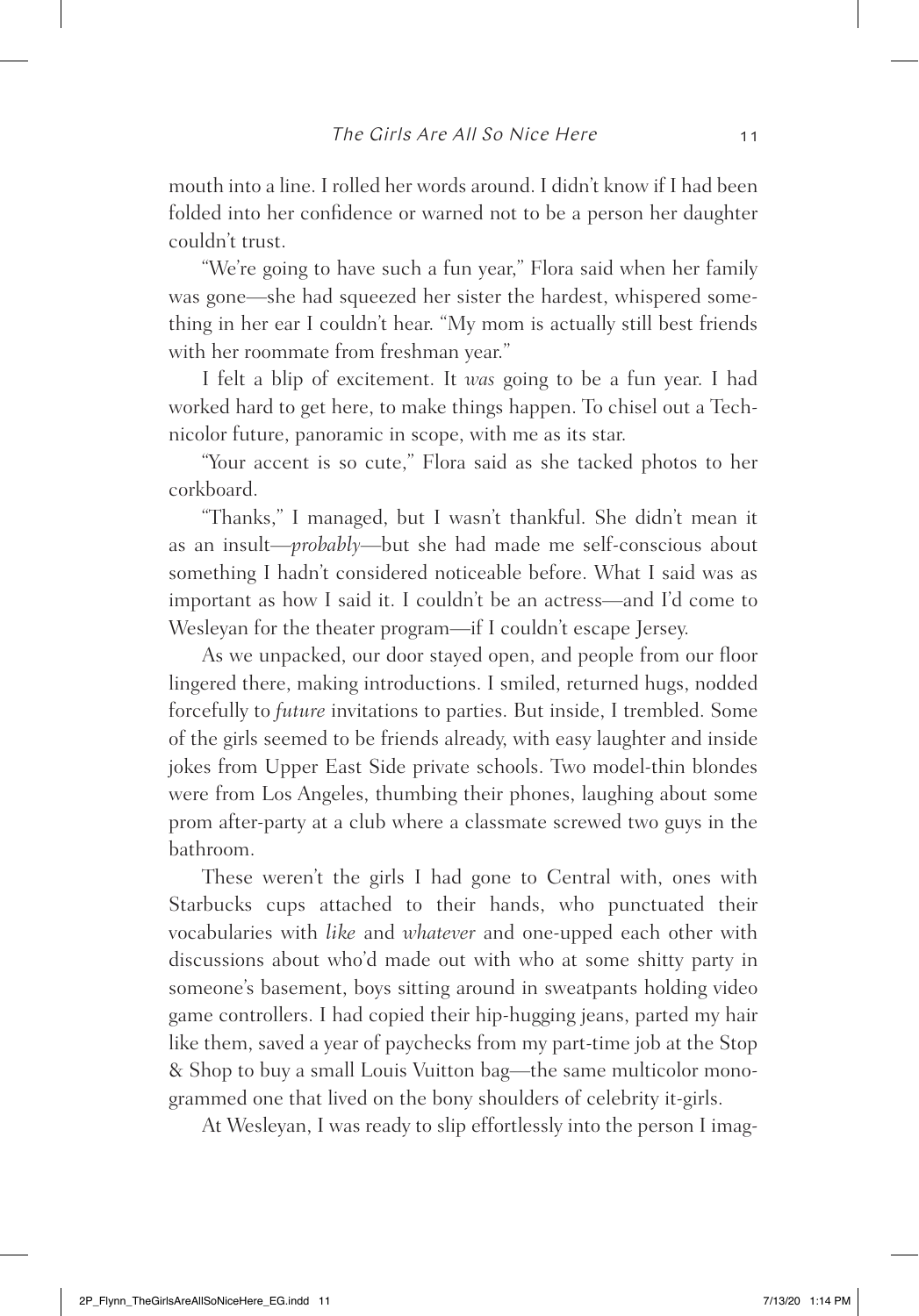ined I could be. But I realized that first day that *effortless* might not be in the cards. The girls here seemed casually beautiful in a way that felt unachievable, dewy and shiny without being overtly flashy.

There weren't just girls. Our floor was coed, something I had been happy about. The boys were a blur of darting eyes and white smiles. They probably weren't going to pick me, not when there was a better selection to choose from, a veritable buffet, girls served up all-you-caneat, with long limbs and understated clothes. And boys were always hungry. I briefly pictured my high school boyfriend Matt, before willing the image away. I didn't want to taint my first day with the memory of what he'd done.

"You should come with us to get lunch," Flora said. "I'm heading over with some of the other girls. I hope there's something I can eat—did I tell you I'm vegan? I saw this documentary when I was twelve about how animals in slaughterhouses are treated, and I cut out all meat and dairy right away. It's really not that hard, if you're willing to learn."

She didn't sound self-righteous, just matter-of-fact. I already knew she was a vegan from our emails. But I didn't care about Flora's diet. I was fixated on her knowledge that lunch was happening, the reality that a plan had been made without me. I had been here less than a day and was already failing.

We all ended up in Summerfields, the dining hall that topped Butterfield C like a blocky hat, a big group of us pushing tables together. Pathetically, I wanted to call my mom and tell her I'd made a mistake. I texted Billie instead. *Help*. *The people here are so different.* 

She wrote back immediately, like she always did. *Isn't that the point?* 

A girl sat down beside me with a greasy grilled cheese sandwich, bringing with her a whiff of too-sweet perfume. Her hair looked like a Posh Spice imitation gone wrong. "I'm Ella Walden," she said. "I'm just down the hall from you guys. How cool is this place?"

Somehow the shape of Ella next to me brought instant relief. She was pasty and chubby and unfashionable, the proof I needed that not everybody at Wesleyan was innately cool. I watched her eat the sand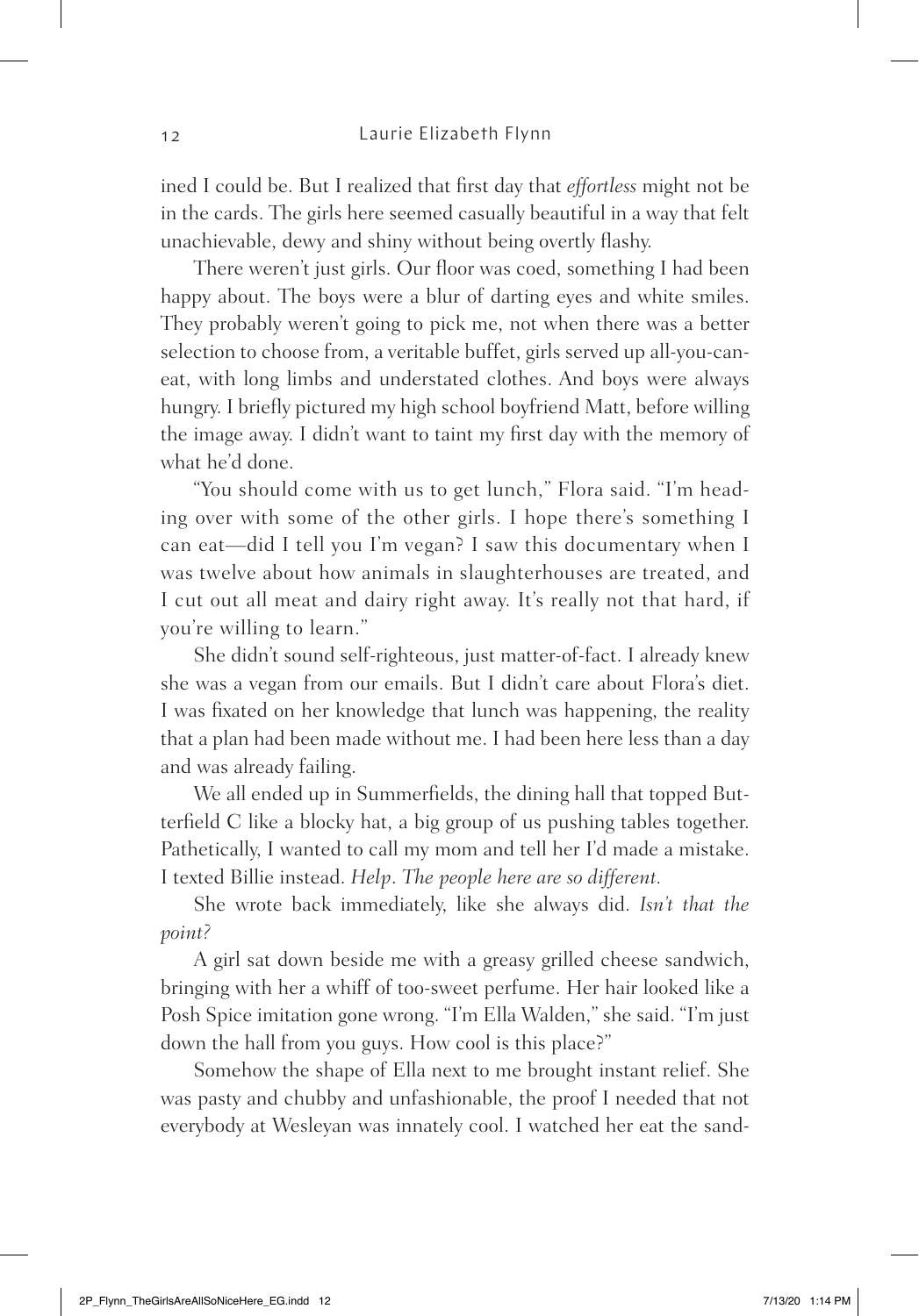wich, both jealous of it and judgmental that she would eat something so calorie laden in public when she obviously had a few pounds to lose. I hated eating in front of anyone.

A loud *fuck* made my attention jerk up—it came from a girl at the head of our table, with wide eyes inside a tunnel of black eyeliner, a blond ponytail, and an oversized button-down that showed her lace bra. Her eyebrows, thick and dark, moved up and down animatedly as she talked, a stark contrast to the maniacally tweezed arches that marked the girls from my senior class. I tuned out Ella and studied those eyebrows, how they guarded her whole face, a face that instantly held everybody's attention.

"Then Buddy was like, 'Please don't leave, I'll do anything for you,'" she said, her voice throaty and deep. "And I said, 'That's the problem,' and left." Everybody laughed. I wondered if they all knew who Buddy was.

"You're pretty," she said to the stylish Asian girl next to her—Clara, I vaguely recalled, my memory already riddled with too many names. "You should definitely be single here." Her fingers trailed down Clara's arm. I wanted it to be my turn, for her to land on me.

And then, like she could read my mind, it was. "Who are you? Where are you from?" she said, spotlighting me with an intense green gaze.

"I'm Ambrosia. From Pennington. In New Jersey."

She opened her mouth to say something, but Ella spoke first. "Pennington! No way. I'm from Morristown. We're practically neighbors. We should look at yearbooks later. I bet we have friends in common."

I bit my lip hard, wishing I hadn't said *Pennington* and wishing Ella didn't exist. The girl at the head of the table wasn't even looking at me anymore. She had moved on to a boy next to her, sweeping an arm over his shoulder.

"That's my roommate. She has zero attention span," said the girl on my other side, a freckled brunette named Lauren whose room was next to ours. "We went to Spence together. She's insane."

I wanted to know what she meant by *insane*. "What's her name?" I asked, but my question went unanswered. Lauren was already talking to someone else about where to get decent weed on campus. The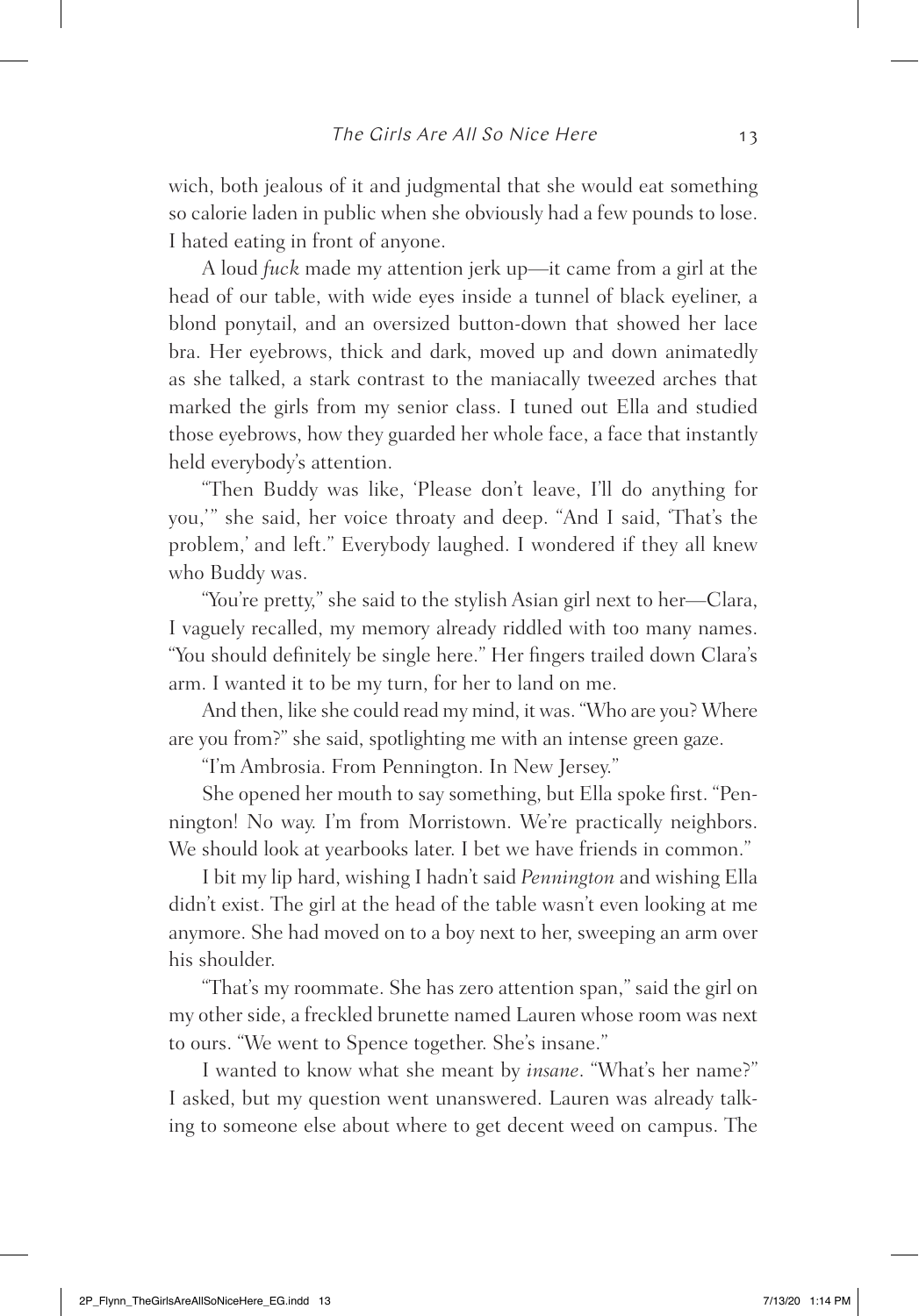only person who wanted to talk to me was Ella. Between mouthfuls of food, she told me about her senior prom and her cat named Freddy as I feigned interest. It would have been easy to fall into a groove with her, to flesh out our similar backgrounds. But I didn't want to go back to where I came from.

When Lauren's *insane* roommate got up and left, followed by Clara and a couple of the guys, I swallowed my disappointment. I wanted to be part of that group. I stared at the can of Diet Coke in front of me as Gemma from Saint Ann's whined to Flora about her boyfriend at Yale and how much she missed him.

"I know it's hard," Flora said. "But he misses you too. Look at you. How could he not?"

It wasn't even what she said but how she said it. So genuinely *nice*. My spine prickled. Flora, in her babyish Mary Janes and high collar, was fitting in better than I did. She knew how to be herself—it seemed like everyone did. I only knew how to imitate other people.

Lauren surveyed Flora with interest. I was sure she would tear into her later with her roommate. But when the group broke apart, Flora gave her a hug. At first, Lauren stiffened, but Flora said something I couldn't hear—something that made Lauren's bored expression curve into a smile.

Later, when we were back in our room, I hung up dresses I realized were tacky and cheap as Flora unpacked photos of high school friends and her boyfriend, cheeks obscured by acne, even in grainy black and white.

"This is Kevin," she said, holding a photo close enough to kiss it. "He goes to Dartmouth. Second year."

"He's cute," I said, even though it was a horrible picture and he really wasn't.

"He's the best. I'm sure you'll meet him. He said he'd come to visit me all the time, when he can get away from school. It's not all that far. Less than three hours."

I imagined he had already cheated on her and she just didn't know it yet. Boys made us idiots. My mom seemed certain that I would find "someone special" at college, the same way Toni had met her boyfriend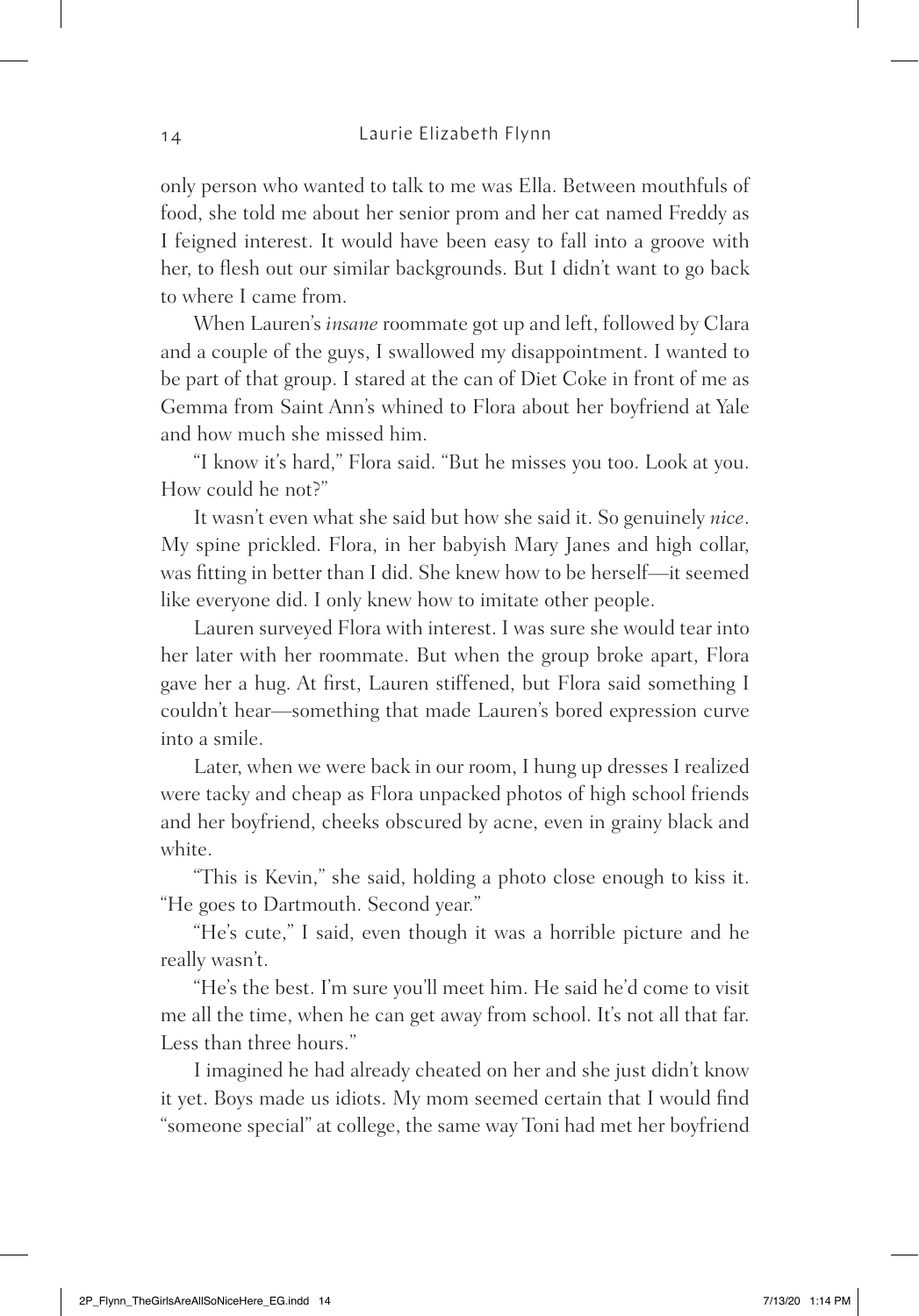at Rutgers: Scott, with his impeccable manners, *such a good guy*. But the idea of a storybook college romance just seemed unattainable.

"What about you?" Flora continued. "You have a boyfriend, right?"

I stared at the photos I had deemed good enough to occupy the space on my corkboard. There was one of me and Matt, his easy smile and the slug of his arm across my shoulders. I resented the fact that Flora assumed I had a boyfriend as some kind of certainty. I almost wanted to tell her the whole ugly story but decided against it.

"No," I settled on. "There was a guy, but it's complicated."

"Complicated," she echoed, as if she didn't understand the word.

I had lost my virginity to Matt the summer before senior year. Billie had already given hers up and I wanted it gone, my stupid hymen, the arbitrary line drawn between girls who'd had a penis inside them and girls who hadn't. But the decision to have sex was about more than that. At the time, I honestly thought Matt would be not only my first but my last. *It's always going to be us*, he had said, his arms wrapped tightly around my waist at a school dance, my face hidden in his neck.

"You're so lucky," Billie used to whine. "He's, like, too good to be real."

But he was real, and he was mine. He was in my junior-year drama class and later claimed that he took the class just to ask me out—*I've seen all of your plays. You're so talented.* I let myself thaw and trust him when he picked me up for our first date, brandishing flowers for me and a handshake for my dad. His fingers, when they veered under my clothes, were gentle, his voice questioning. The boys Billie and I had previously orbited around didn't know we existed unless they were drunk and wanted something. I wasn't used to being treated well because I didn't even know what it felt like to be noticed.

I knew other girls wanted Matt, but he never even looked at them. He only saw me. After his basketball games, which Billie and I diligently attended in our Central colors, it was me he swept into a sweaty hug, me he kissed at parties in front of everyone. *Forever*, he liked to say when we were in his bed after school, fan whirring lazily overhead. *You're my forever.*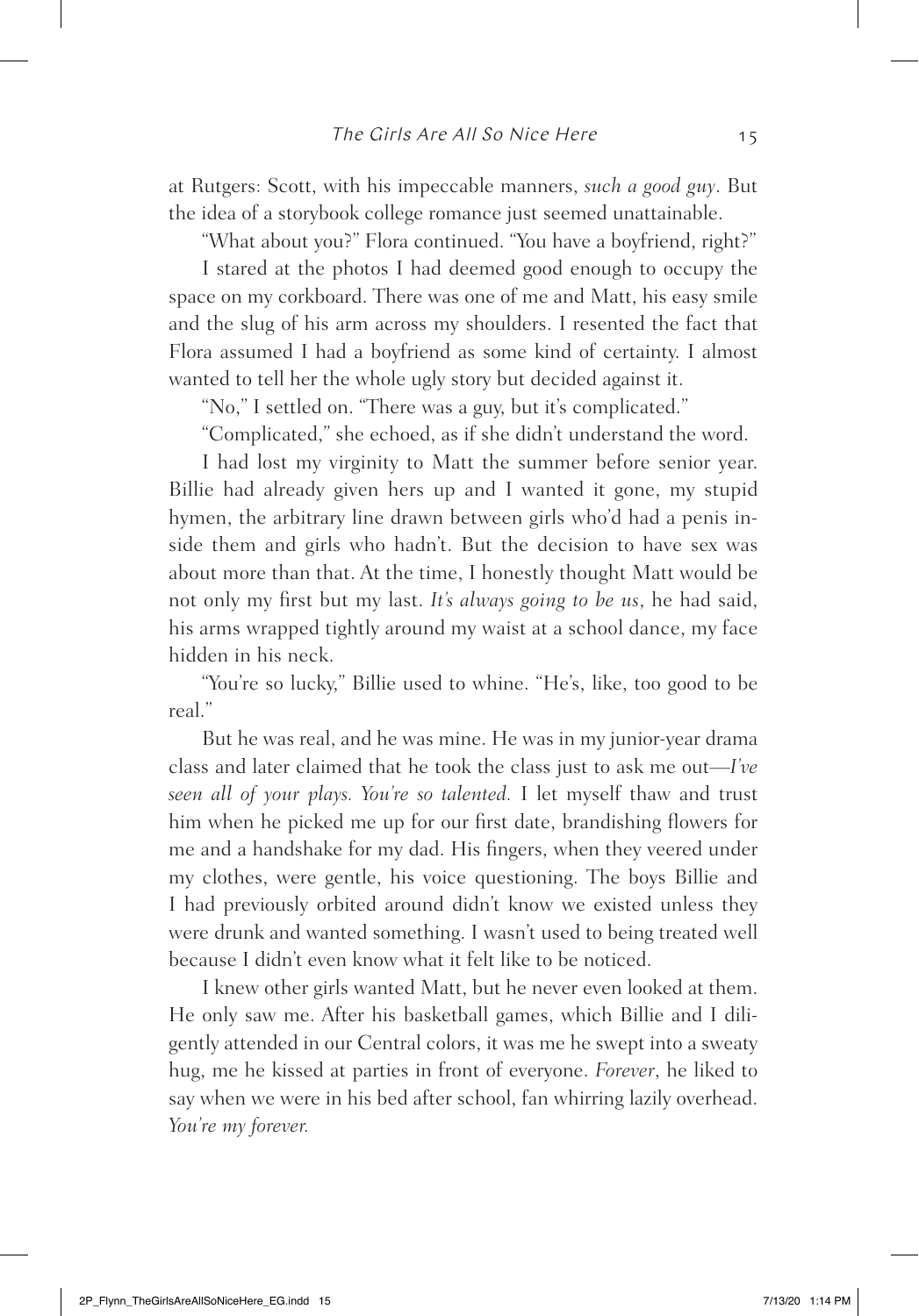I had no reason not to believe him.

"I ended things," I told Flora, savoring the surge of power that accompanied the lie.

"Well, I'm sure there's somebody better here for you." She grabbed my hands. "Can I paint your nails like mine? Then we can match for the party tonight." Hers were cardinal red and black, Wesleyan pride already.

I was embarrassed by my nails. They were never the same length, rarely ever painted, and when I did take the time to do them, I always picked the polish off. But Flora was reaching for a pink nail file, so I let her knead my fingers between hers and watched her work. When she was done, she helped me pick an outfit—a low-cut blue dress from Forever 21, wedge heels handed down from Toni.

"Are you sure I look okay?" I asked. I felt cheap and greasy, my hair too brassy, my skin fake-baked. Worst of all, I felt average.

"You're beautiful," Flora reassured me. "That dress makes your eyes pop." Her words provided the smallest bit of warmth.

The party that night was in Butterfield A, in a double belonging to girls with fake IDs, which I soon learned most people already had. I spent most of the night with my back against a wall drinking vodka Sprite from a paper cup, watching girls take their turns retreating to a corner to dip their heads over a locker mirror, where I glimpsed neat lines of cocaine. I was too afraid to try it, and nobody offered anyway. The only drug I had tried in high school was weed, and all it did was calcify my paranoia that people were talking about me into a too-tight exoskeleton.

I saw Gemma from lunch flitting around the room in jeans and a white T-shirt that offset her peachy tan, simple but stunning. I suddenly felt ridiculous, sausaged into my dress, my makeup heavy-handed. Gemma's eyes met mine just for a second before landing on my colorful little LV. Eyebrows raised, she turned away from me toward Clara and her nondescript brown bag. My purse was a misstep. The girls here didn't flaunt their labels like status symbols. What had reigned at Central was all wrong now.

Flora left early after sipping from the same water bottle all night. "Kevin is calling me at ten. Want me to come back and get you after?"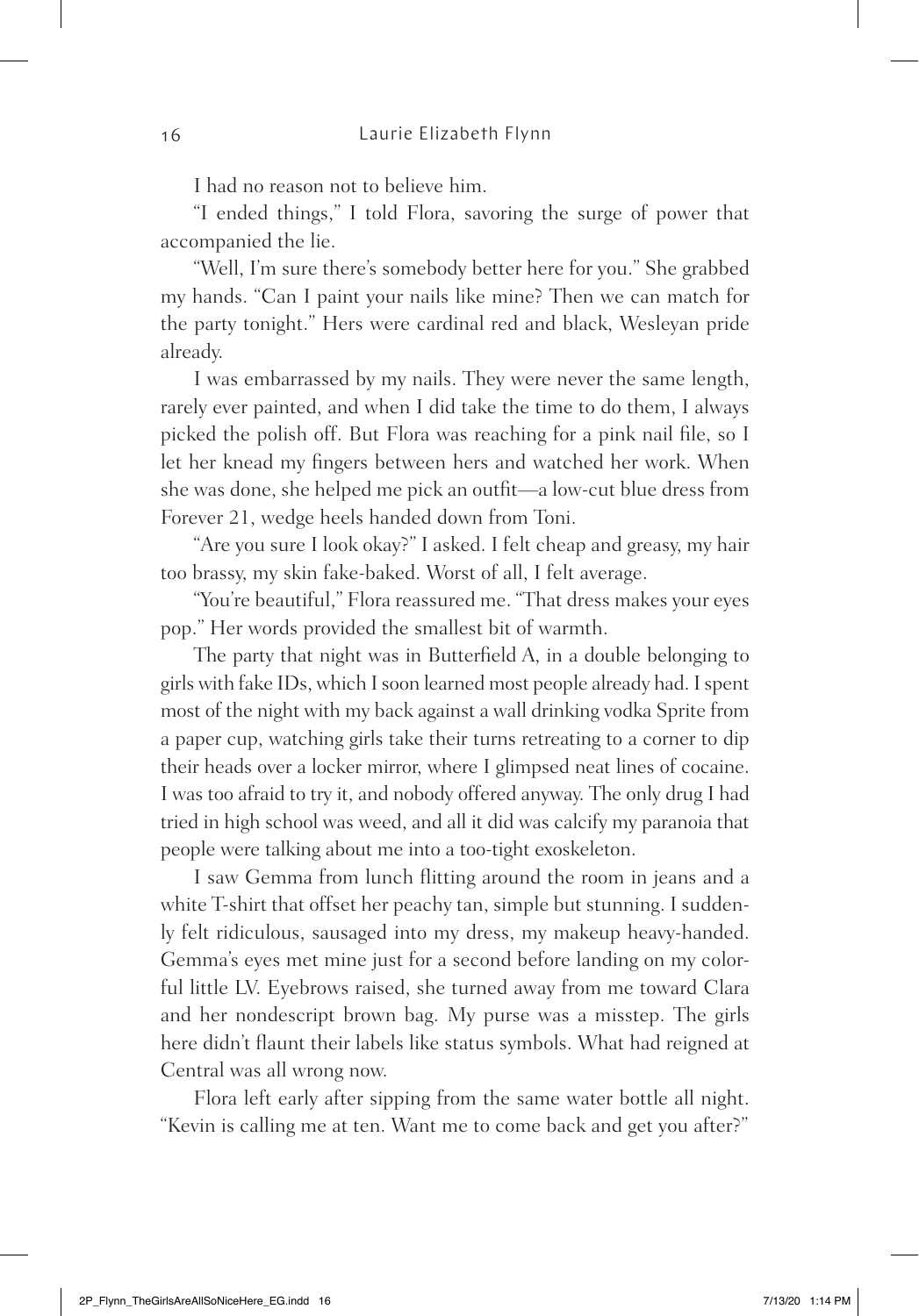"I'll be fine, but thanks," I said. I didn't want to be the drunk girl she cleaned up after.

Lauren and her roommate showed up when Flora left—fashionably late, except only Lauren was fashionable. Her roommate, the *insane* one, was wearing boxers and a ribbed tank top, no bra, as if she had just woken up. I downed another drink as she beelined for the cocaine, then started dancing in the middle of the room, grabbing a boy by his shirt. I saw the way she pulled back just a bit when he tried to kiss her, and noticed how she tilted her head, pushing her hair back to show her neck, grinding her hips into his crotch. His face grew more pained as hers got more playful, and the shriek of her hyena laugh was the loudest sound in the room.

I watched him go from wanting her to *needing* her. It was a transaction, her sucking power from him like a vampire. It was performance art. She had done this before, owned boys. When she finally let him kiss her, it was because she had already drained from him whatever she needed.

She pulled away from his urgent mouth long enough to look directly at me and wink. I smiled, then immediately hated myself for it. She had noticed me staring and would tell everyone how creepy I was.

I fixed my eyes on the ground just in time for someone to spill a drink on my purse. "Sorry," the guy said without even looking up at me. I felt myself deflate.

I unzipped the dripping purse and slipped my phone out. Then I left the purse on the floor, slumped beside the wall. I wouldn't need it anymore. Billie would be horrified, but Billie wasn't here and wouldn't understand.

When I stood back up, I realized how drunk I was. I shuffled over to Lauren and Gemma, hoping to gain entry to their conversation, but they either didn't notice me or didn't want to. I bobbed to an invisible beat and pretended not to care.

"She already fucked his friend," Lauren said. "It's some kind of game."

A shiver ran up my arms. I didn't know the rules, but I wanted to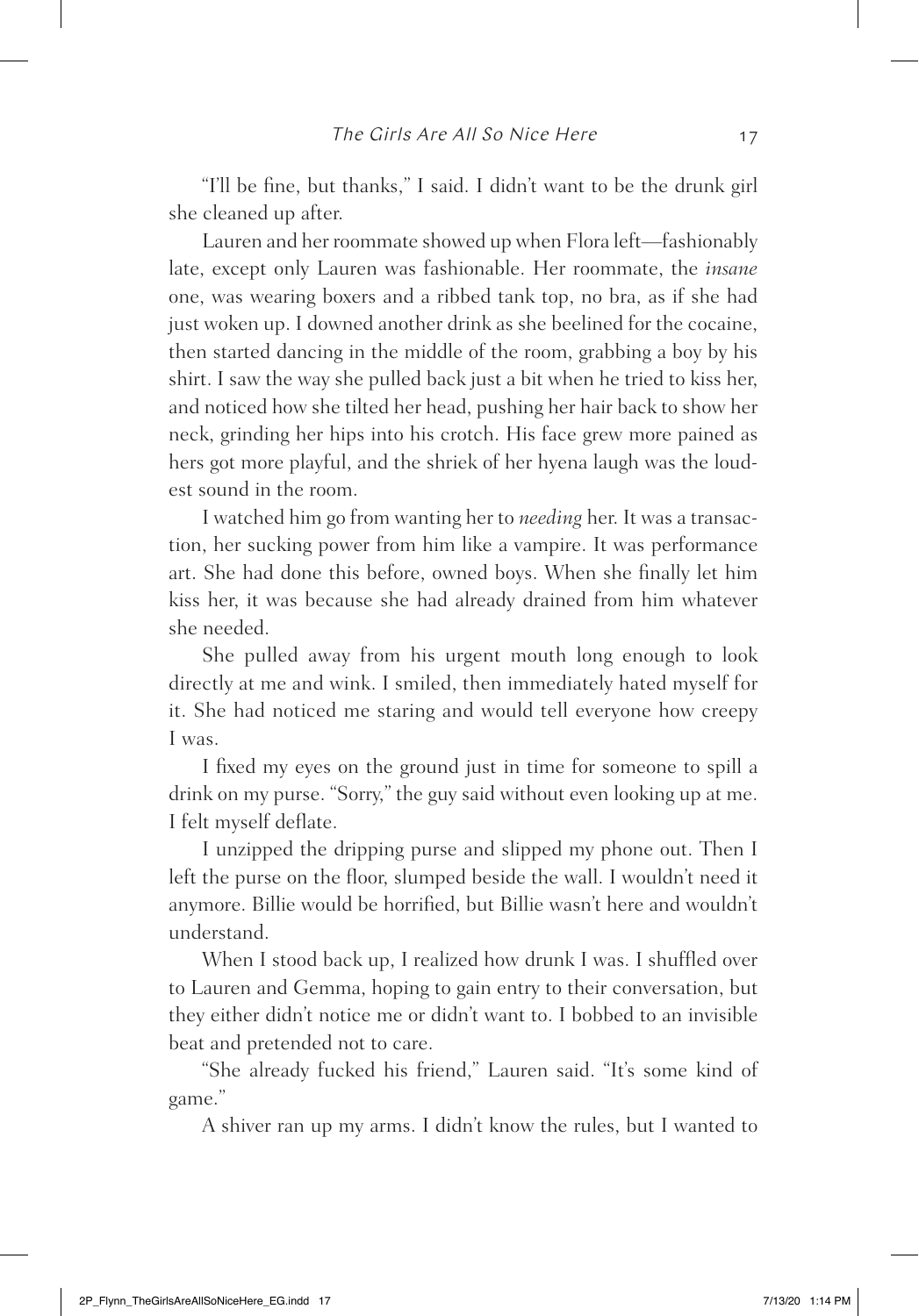play too. A scan of the room told me what I already knew. Lauren's roommate was gone.

Whoever was in charge of housing assignments had gotten it all wrong, because that girl should have been my roommate. Whoever had matched me with Flora instead would be to blame when Butterfield C became Dorm Doom.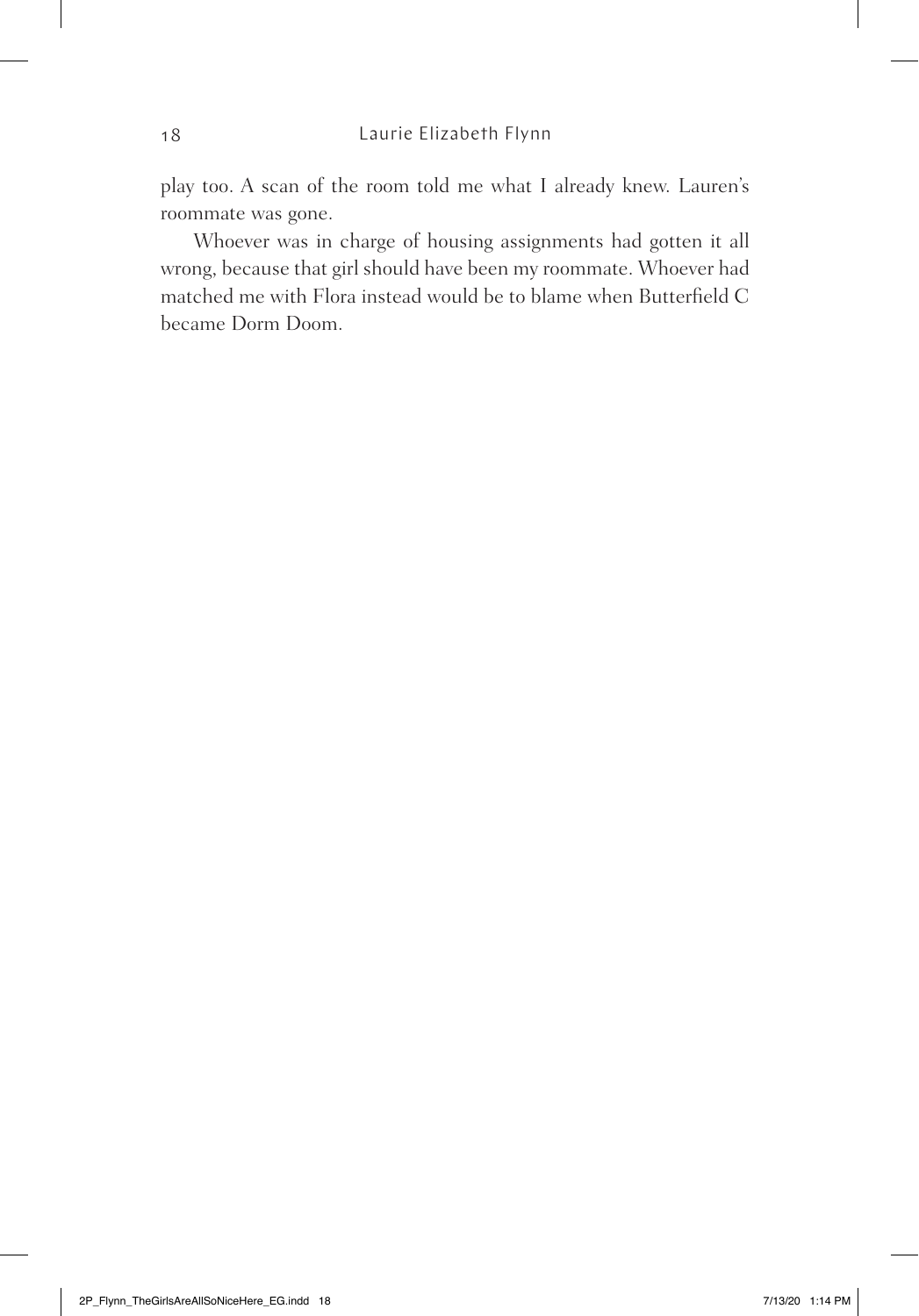

## N<sub>OW</sub>

To: "Ambrosia Wellington" *a.wellington@wesleyan.edu* From: "Wesleyan Alumni Committ ee" *reunion.classof2007@gmail.com* Subject: Class of 2007 Reunion

Dear Ambrosia Wellington,

Your ten-year reunion is less than a month away! There's probably somebody you've been meaning to connect with—now is the perfect time to reach out. If you haven't joined our Class of 2007 Facebook group, we encourage you to hop online and log in. You might be surprised by who you find.

> Sincerely, Your Alumni Committee

I don't tell anybody about the reunion. Not my mom when she calls to ask if Adrian and I are coming up for Pennington Day, or Toni when she texts me photos of Layla, my two-year-old niece. Not even Billie, whom I message about everything—Billie, who knows more about me than anyone else in my life. She would encourage me to go. But she doesn't understand. Her past hasn't yielded casualties.

Hadley and Heather, the only girls from Wesleyan I keep in touch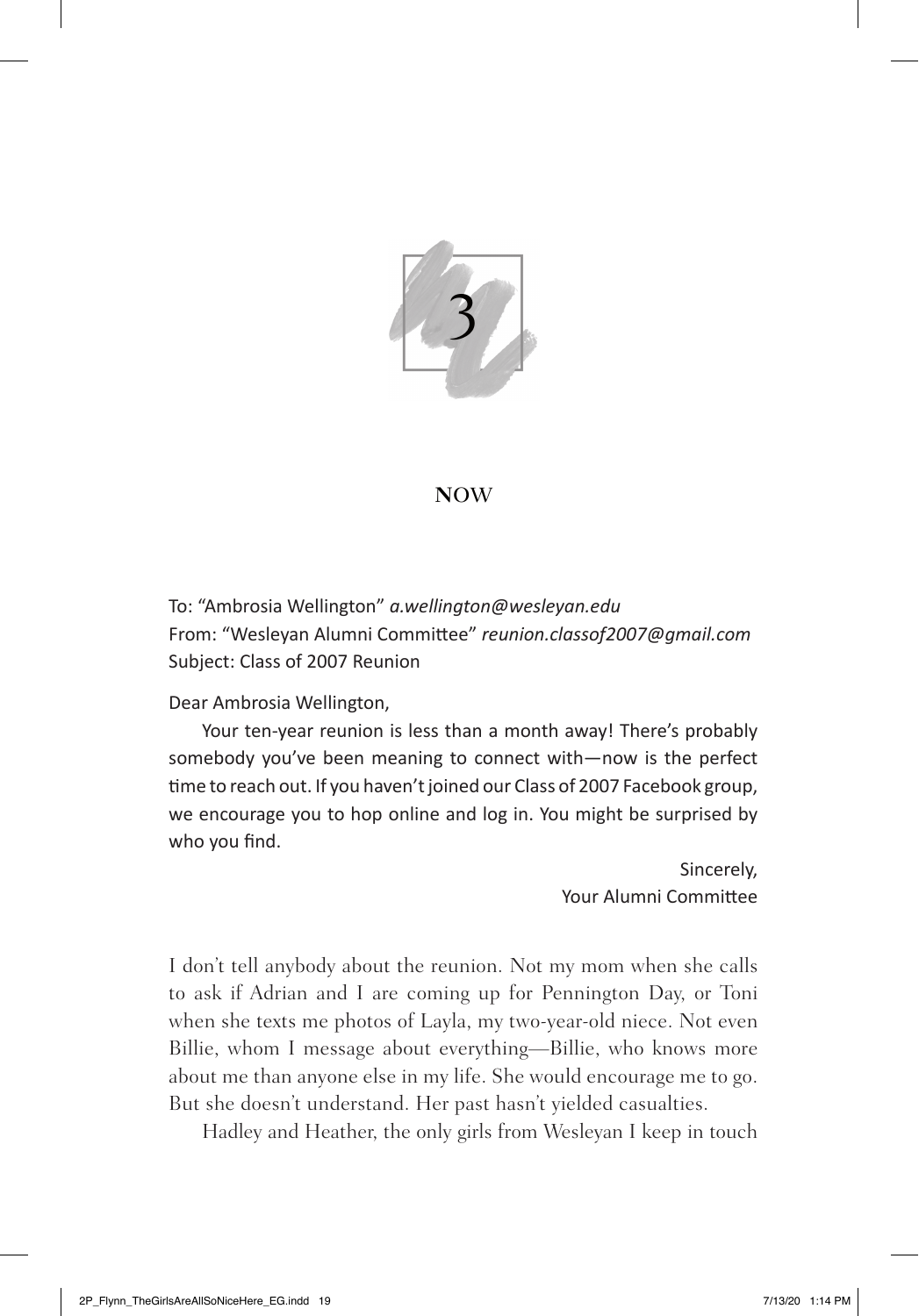with, ask me in our group chat if I'm going, and I tell them I have something else planned for that weekend. *Boo*, Hadley says. *Justin will be sad without Adrian to talk to*. I check the mail in our building every day to snatch any potential notes before Adrian has a chance to see them. Adrian doesn't ask many questions, but when he gets curious, his need for answers rivals that of a six-year-old. *Why. Why. Why*. It's not even the insistence that I hate most. It's his simplicity, the very quality that I was once drawn to. His belief that there's a solution to every problem.

No more notes arrive, and I honestly think I got away with it. Then the past finds me in the last place I expect it. At the Skylark, where Adrian occasionally meets me after I'm done with work, making his rare pilgrimage away from the soft shell of Astoria and its craft beer. The Skylark is my favorite Midtown bar, my own glittering nest on top of New York. We're sipping our drinks—a martini for me, *just one*, Adrian likes to say, *just in case*—when Tara Rollins appears at our table. Tara from Wesleyan, who was assistant editor for the *Argus* and now works in book publishing.

"Ambrosia!" she squeals. I haven't seen her since Heather's bachelorette party—a boozy weekend on the beach in Sag Harbor where Tara tearfully admitted to cheating on her husband with a fellow editor—but here she is, and already, Adrian is standing up and pumping her hand with embarrassing vigor.

"Look at you. You look great! Please tell me you're going. It wouldn't be the same without you." As if we were ever anything beyond party acquaintances.

"Going where?" Adrian says.

Tara laughs. "The reunion, of course. You're coming too, aren't you? My husband wouldn't miss it."

I gulp my drink, smile intact as vodka burns my throat. *Your husband misses a lot*.

"Reunion?" Adrian makes the word an open wound. I stare at his tanned forearms, the brush of dark hair creeping up to the sleeves of his plaid shirt. "I didn't know—"

"I just haven't had a chance to talk to you yet," I say, sparing him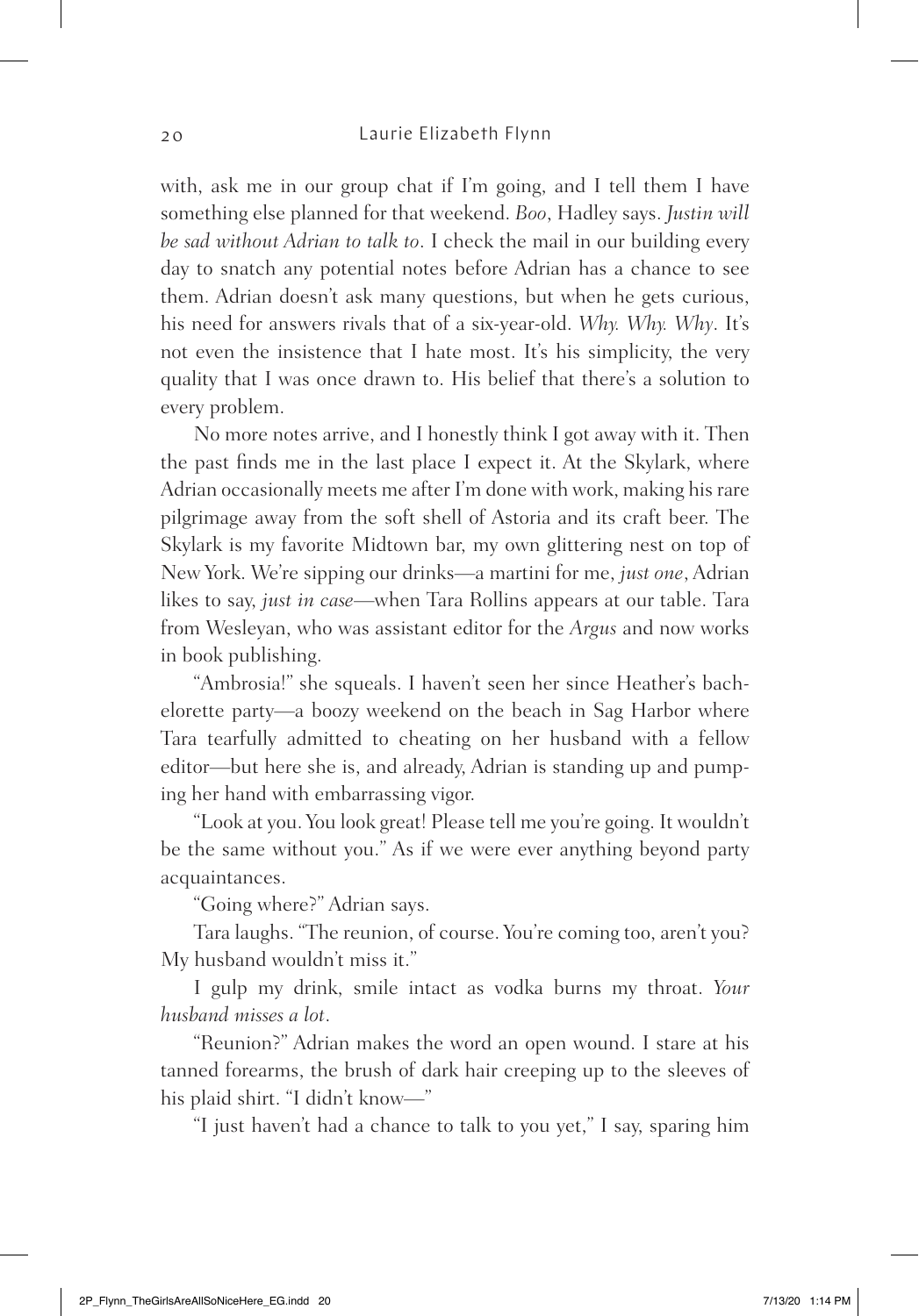the humiliation. "It doesn't matter anyway. I don't actually want to go."

Tara knows why but plays dumb. "Of course you want to go. *Everyone* will be there."

"It's our anniversary weekend," I explain. "We'll be doing something special to celebrate. Three years." Now is one of those times I wish I had a bigger ring to flash.

"No way," Adrian says. "We can't miss your reunion. We can do our anniversary anytime. It's just pizza on the patio anyway." He smiles up at Tara, all little-boy charm, as if she's going to be impressed with our low-key date night.

"Exactly," Tara says. They start talking like I'm not even there. It takes less than a minute for Adrian to mention his novel and less than two for Tara to mention Butterfield C. Anger surges through me. I want to protect Adrian, not just from the truth but from Tara's inevitable judgment of him, of us.

"I got pretty wild back then," she says with a laugh. My eyes search the room for a waiter who can bring me a second martini. "But of course, not as wild as Amb."

"You must have the wrong girl," he says, reaching for my wrist. "This one kept her head down and studied."

I can't look at Tara because I know what I'll see there. *She kept her head down, all right.* She's a time bomb, and I need to get rid of her before she detonates.

"Fine," I say, fingers closing so tightly around my glass that I picture it shattering. "We'll go."

It's only once I say those words out loud that the truth hits me.

I do need to go. Not for Tara, not for anyone else, but for *her*. Because maybe she knows something that will absolve us. I keep picturing her wherever she is, taking the time to write such careful calligraphy—so unlike her; she was always in a rush. But she summoned me for a reason, and I need to know what it is.

I said *We'll go,* but I didn't mean *we*. I rack my brain, scour the Internet for reasons to leave Adrian behind. Maybe this will help our marriage. I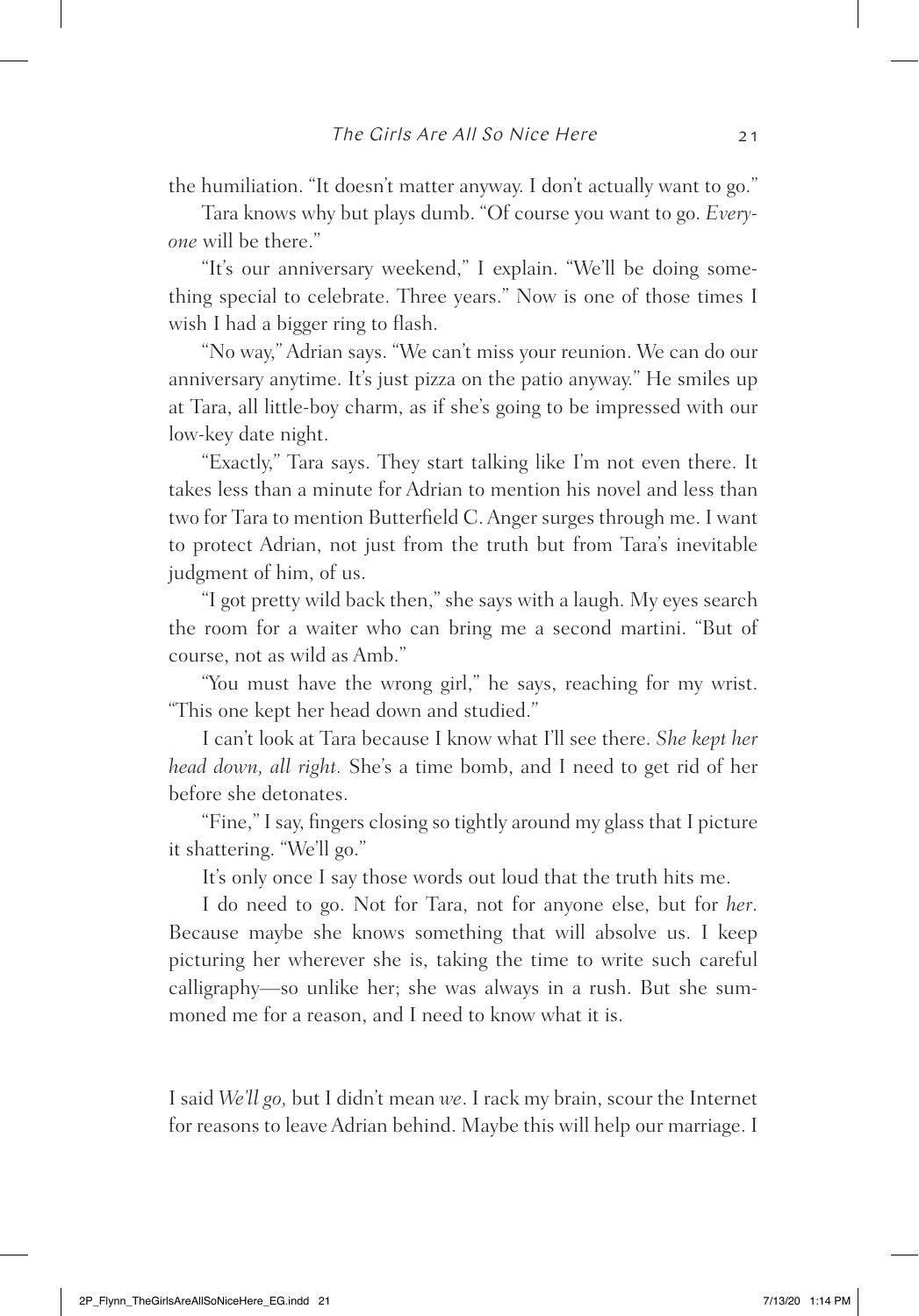can face the past, shed my dead skin, and come back with some of the gratitude I used to feel for my husband instead.

I find a weekend writing workshop offered at NYU, excitedly presenting it to him as a great opportunity to take his *craft* seriously. "Consider it my anniversary gift. Just imagine how much writing you'll get done," I gush. He's almost ready to enroll when he notices the date.

"Not this time," he says. "There'll be another one. Hey, should I get a suit for your reunion?"

A message comes in from Hadley. *Are you guys signing up to stay in the dorms?*

I imagine it. Adrian beside me, holding hands on Foss Hill. Maybe it wouldn't be that bad. We see Hadley and Heather and their husbands every couple months for dinner and drinks, and the boys retreat so deep into their conversations about sports and action movies that they forget we're even there. Hadley and Heather know that I haven't told Adrian about Dorm Doom—at my engagement party, I said I didn't want to taint what Adrian and I had with all those awful rumors, and they gave me sympathetic hugs and promises of *It's not our business, we'd never say anything*. I could get through a weekend at Wesleyan. *We* could.

I let the idea marinate, cautiously. Adrian brings it up again when we're out for dinner with Billie and her husband, Ryan, in Brooklyn. We've been making that hour-long commute from Astoria with decreasing frequency, and they never come to us because of *the kids*. He grabs my hand when we sit down, a small gesture that makes us a team, the way married people are supposed to be.

"Amb's reunion is going to be sweet," he says through a mouthful of steak after our main courses arrive. "Ten years. Makes me wish I had graduated."

"Reunion?" Billie says. I take a swig of wine, the second glass Adrian didn't want me to order. I can feel her eyes on me, the hurt there that I didn't tell her myself. "Wait. For Wesleyan? And you're going?"

"Yes," I say quickly. "I thought I told you about it."

"You didn't," Billie says. "You must have forgotten."

She knows I didn't forget. I picture the blue glow of Billie's face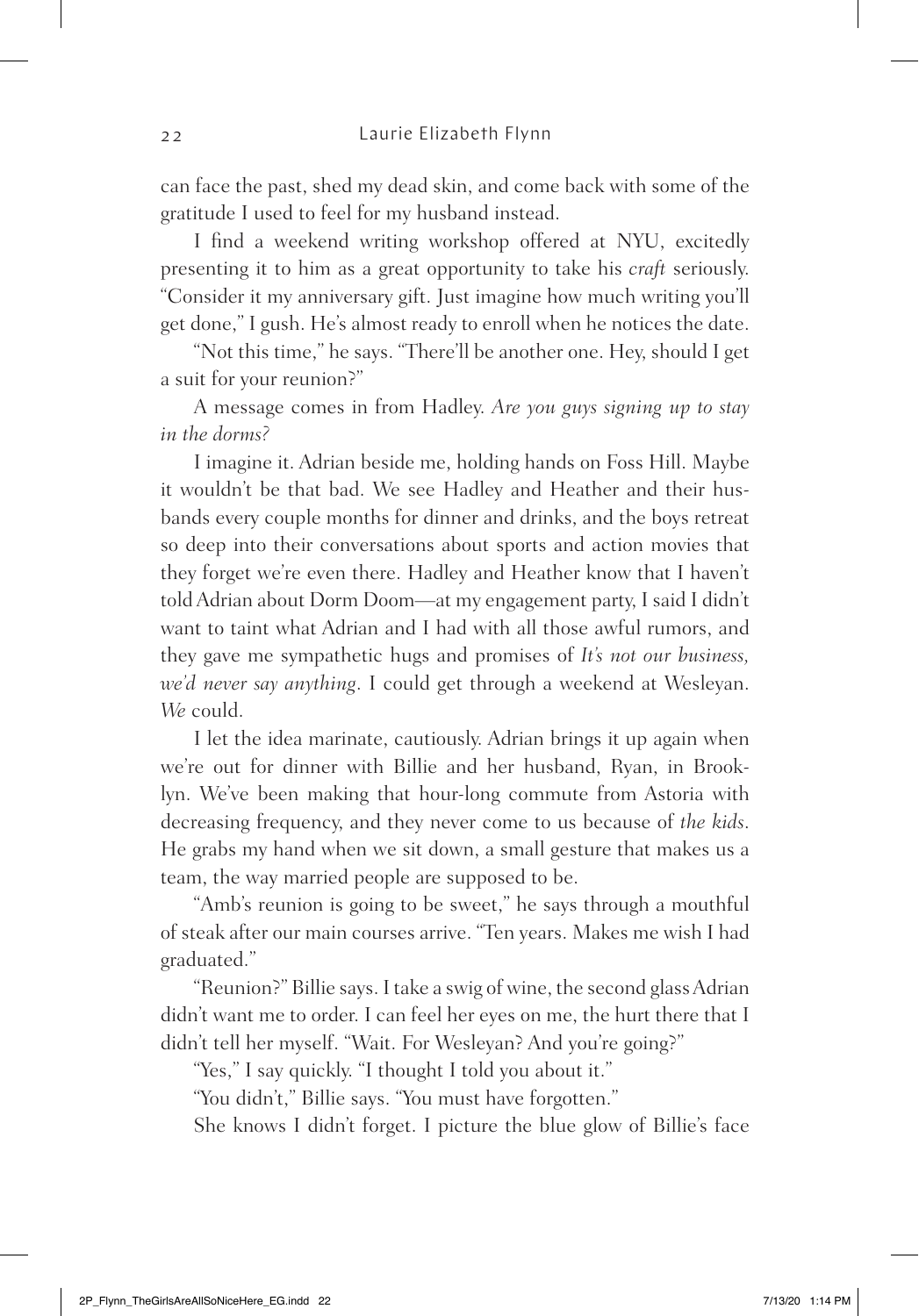at the Hamilton Manor when we were drunk at Central's senior prom, her cold hand wiping tears from my cheeks. *Matt's here. With her. Don't look. Fuck them, it will always be us.* 

I grapple for something else to talk about. "Your last post was so cute. The girls are starting to look so much like you."

Her pinched expression relaxes, but I'm not off the hook. She'll message me later tonight, wanting me to *spill*, like I'm a drink teetering on the edge. "Oh, yeah. I had to bribe Sawyer with cookie dough to get her to sit still. I'm mother of the year, didn't you know?"

Billie hasn't technically worked since Ryan got promoted into some kind of private banking job in the Financial District and she had Beckett. But she calls herself an "influencer." Her online persona—a blog called GurlMom that turned into an Instagram account with a following of nearly thirty thousand—is nothing like her real self. She's a paragon of the #2under2 contingent, moms who wear their babies like clingy purses over skintight yoga pants. They worship Billie and the state of pastel-pink staged flawlessness she embodies.

I don't have Instagram for that reason. Because I don't want to cultivate a #nofilter life, a pastiche of fake smiles. I learned at Wesleyan that people don't envy the girls who are the smartest and prettiest. They envy the ones who are smart and pretty without trying. Unlike Billie's, my attempt at effortlessness played out live. There was no delete button, no way to undo.

"I remember my five-year reunion," says Ryan. I hate him for bringing the conversation back around. "We stayed in the dorms and got shitfaced. I was planning to hook up with this girl I used to be obsessed with, except I barely recognized her under the bad plastic surgery."

"My dorm room was awesome," Adrian says. "It used to feel like a palace to me."

The palace of pussy and weed. Adrian fully copped to being a slut in college. He even told me his wake-up call was when chlamydia sent him running to the campus nurse, fearful his dick would fall off from overuse. It's one of his many anecdotes, which never failed to entertain me when we were dating, even when I suspected some weren't entirely true. Adrian is a bartender. He's used to listening to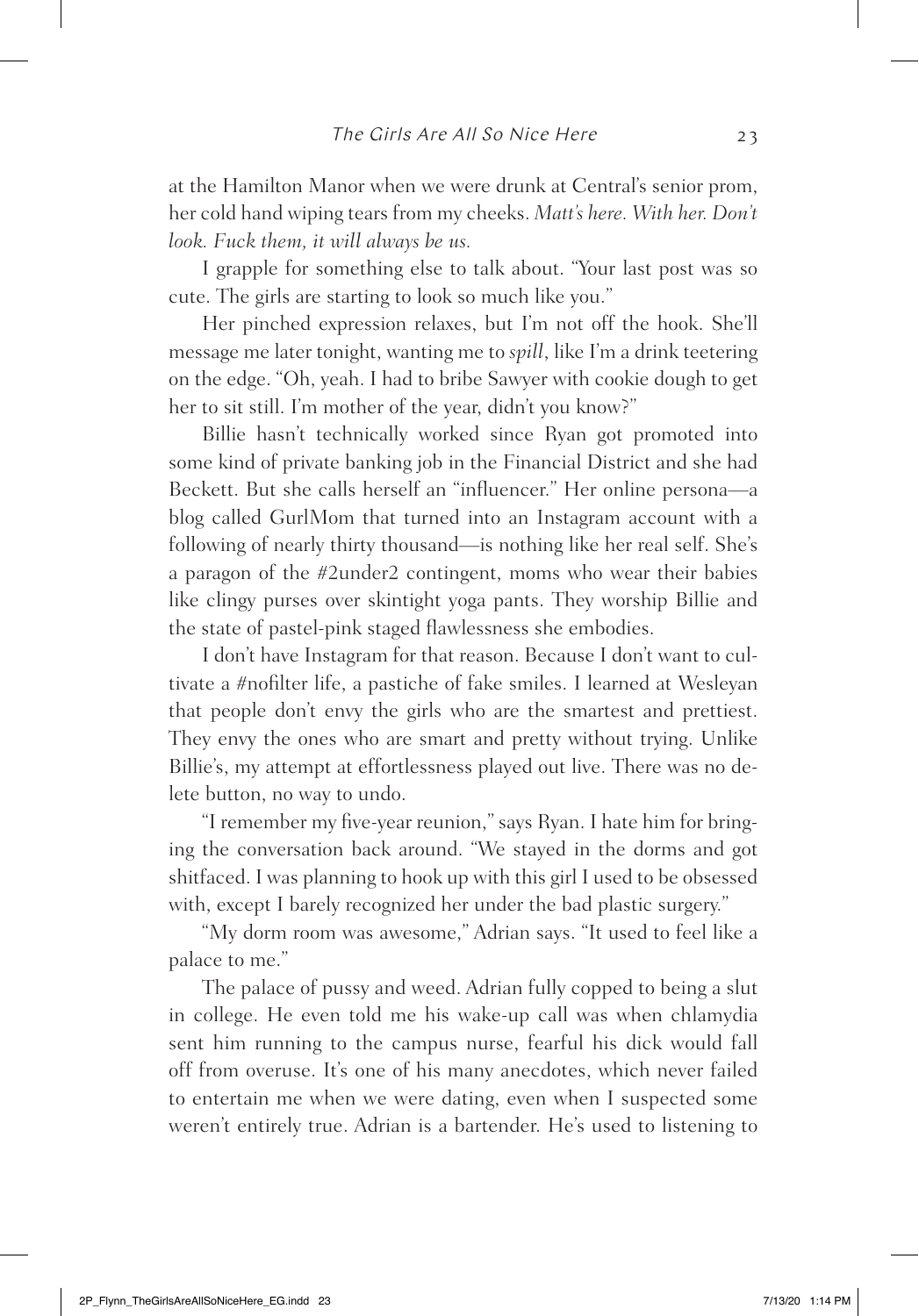other people's stories. It's only natural that he tries to pass some of them off as his own.

"The dorms were full when I called," I say. "I already booked us a hotel." Not one of the ones recommended in the email, but one farther away from the school, outside of Middletown, a more expensive Uber ride.

"Bummer," Adrian says at the same time Billie says, defensively, "Can you blame her for not wanting to stay there?"

"What do you mean?" Adrian asks after a silence that lasts too long. "Amb's roommate—" Billie starts.

I cut her off. "My old roommates are going, too. Hadley and Heather. It'll be great. Is anyone getting dessert?"

Billie purses her lips. She knows I haven't told Adrian about my other roommate, so I don't know where she's trying to take the conversation. Her forehead would be furrowed if it weren't for her recent Botox injections.

I'm afraid of what Billie will bring up next, but then her cell phone chirps and her attention is diverted. "Fuck. It's my mom. She says Beckett's refusing to sleep." She drains the last of her wine. "I guess that's our cue to leave." Ryan waves the waiter over, scribbling in the air with his index finger and thumb together.

The waiter is mercifully fast. Billie's on the phone with Beckett, telling her, "Mommy and Daddy will be home soon, go to bed for Nana, sweetie." I chug the rest of my drink, and that's when I see her. It's not actually her, though. It never is. Deep down, I know this, and yet I keep seeing her, in different places.

In a summer dress with tights, a slick of lipstick when she wants to feel fancy. She watches me on my commute to work, fish-belly-white hands pressed against smudged train windows, getting off with me at Bryant Park. She's holding an iced coffee in the lobby of my office building, watching me take the elevator to the twenty-fourth floor, where the hive of Brighton Dame buzzes, where I complete my transformation to basic PR bitch. Her glare, the moment our eyes meet, splits my skull. The question she wants to ask. *Why?*

The therapist my parents made me see the summer after freshman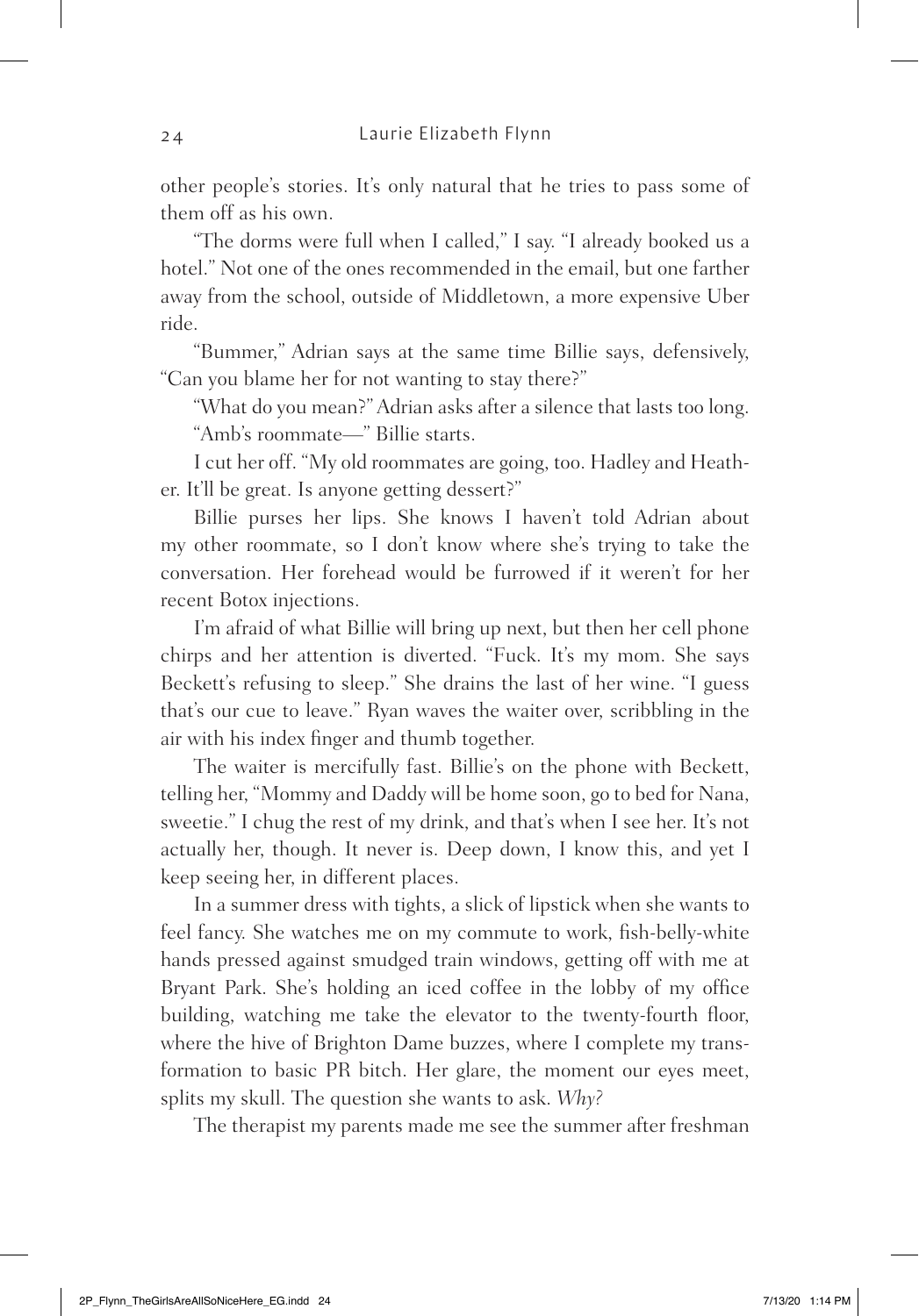year told me something I never forgot. "You went through a trauma," she said, a string of words she was paid generously to dole out. "You wish there was more you could have done. But maybe you're scared to let things go because you aren't sure what to hold on to otherwise."

Secretly I was impressed that she had dug all that insight out of my silences and nods. The truth wasn't that I held on to things. It was that I clutched them in a death grip.

*I wish I had done a lot more,* I told her. It was what she expected to hear. The reality is that I wish I had done so much less.

"Amb," Billie says, smoothing the lace skirt puckering around her thighs. "Call me later. We should talk."

When we hug goodbye, the girl is coming out of the ladies' room, still staring at me, silently judgmental. She hates my lipstick. She doesn't think red is my color. And she's right. It's forever hers.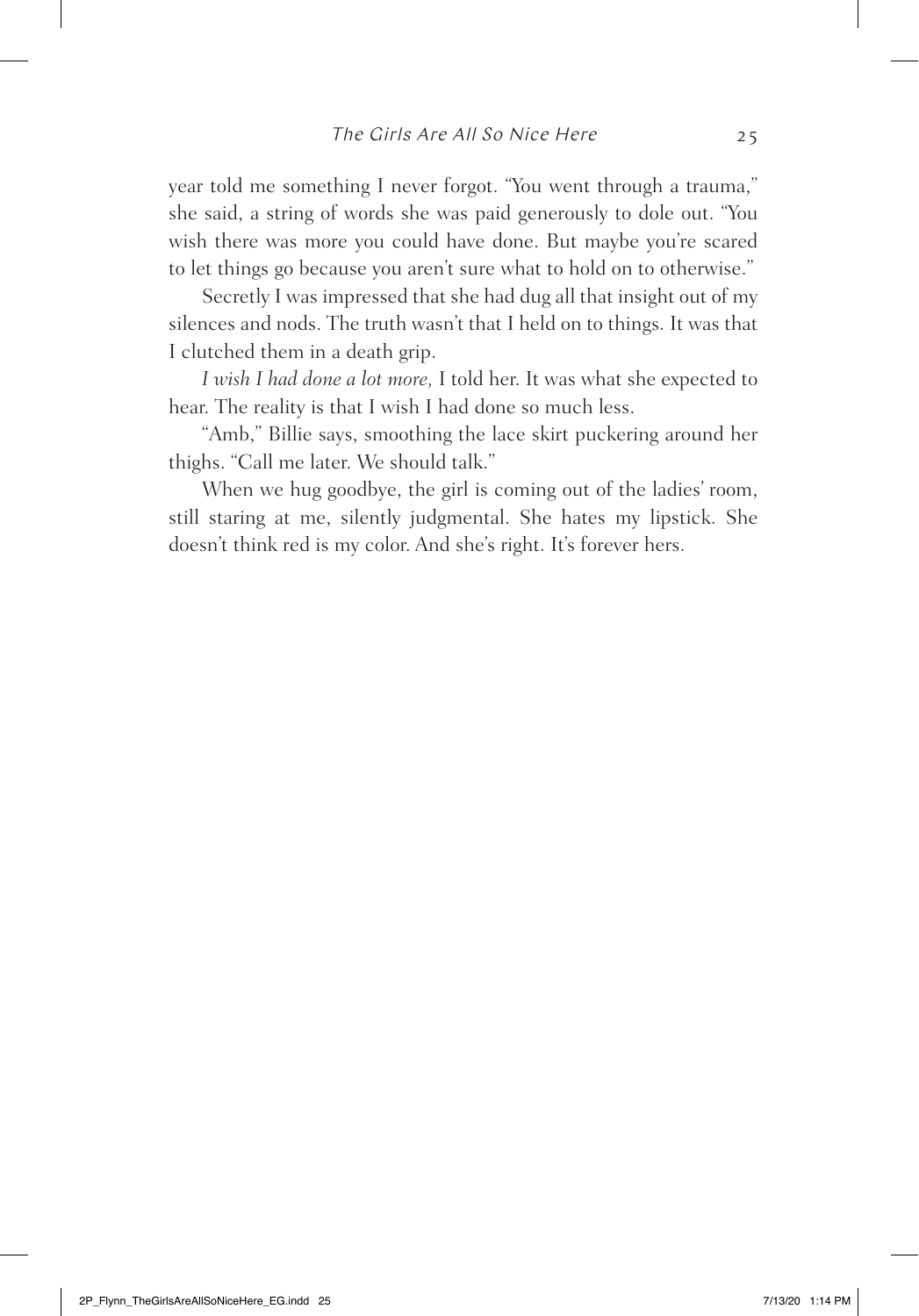$\overline{\phantom{a}}$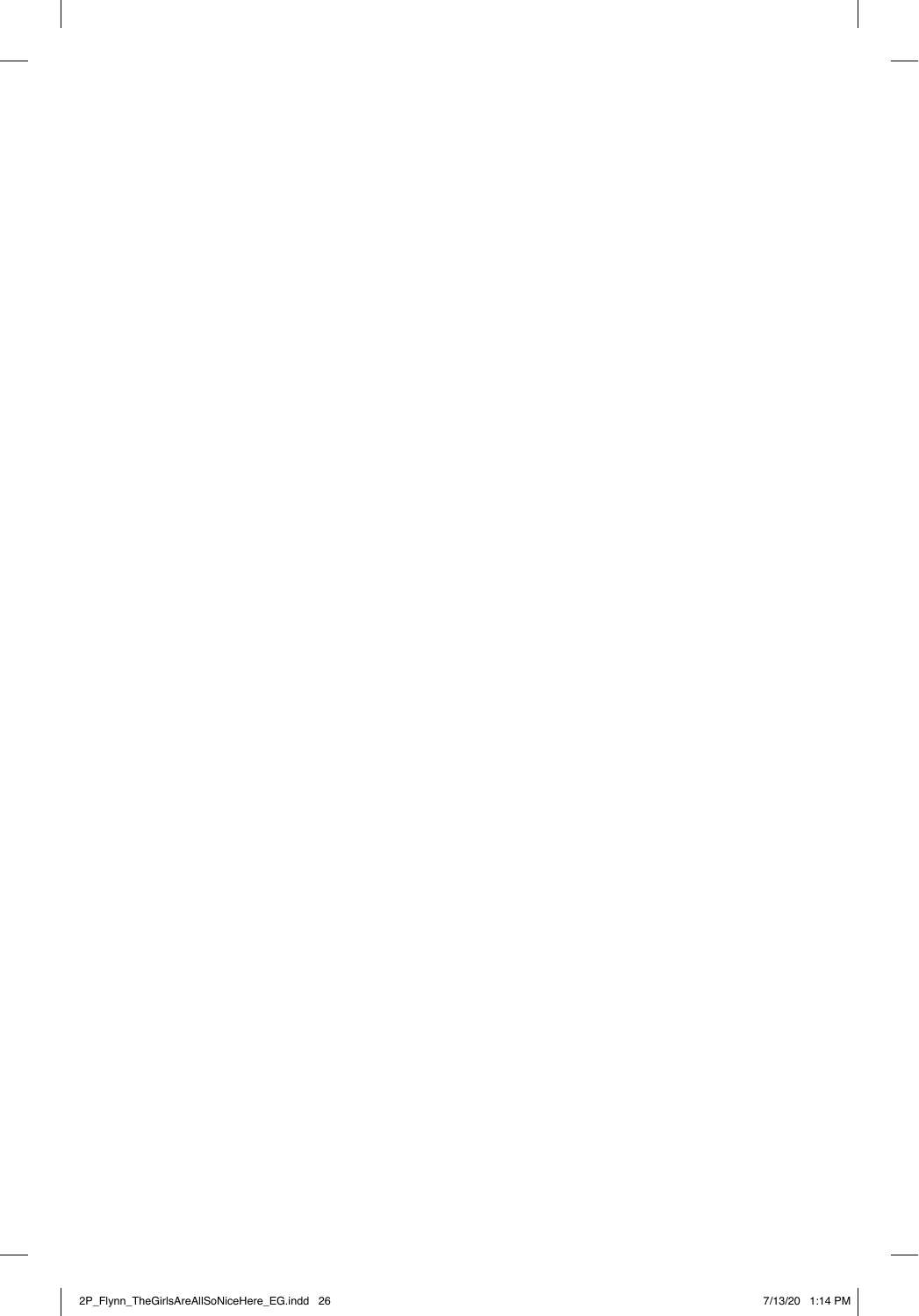

## **THEN**

y first week at Wesleyan was a twisted treasure hunt, different spots on campus marking the spoils. The girls were my<br>new language to study, the campus my personal geography<br>negative Stell and Sprits in various reams in th ent spots on campus marking the spoils. The girls were my new language to study, the campus my personal geography project. Stoli and Sprite in various rooms in the Butterfields, which I soon started calling "the Butts" like I heard others do. Olin Library, all pillars and light, where my body buzzed like a live wire when I tried to concentrate on my first assignments, too acutely aware of the people around me. MoCon, affectionately dubbed the Mothership, hulking over campus like a watchful sentinel atop Foss Hill, where we ate most of our meals, lining up for a perpetually wilting salad bar, my hands hot as I scanned the tables for Flora or even Ella, because at least I didn't have to impress her.

And my home base—our room, Flora's half impeccably neat. She had every color of nail polish lined up in a rainbow. "Don't even ask," she said. "Just take whatever you want." I did, but not right away.

I had tacked up pictures of me and Billie and, pathetically, left up the one of me and Matt—the only one that had survived becoming origami in the aftermath of our breakup. We wouldn't be together again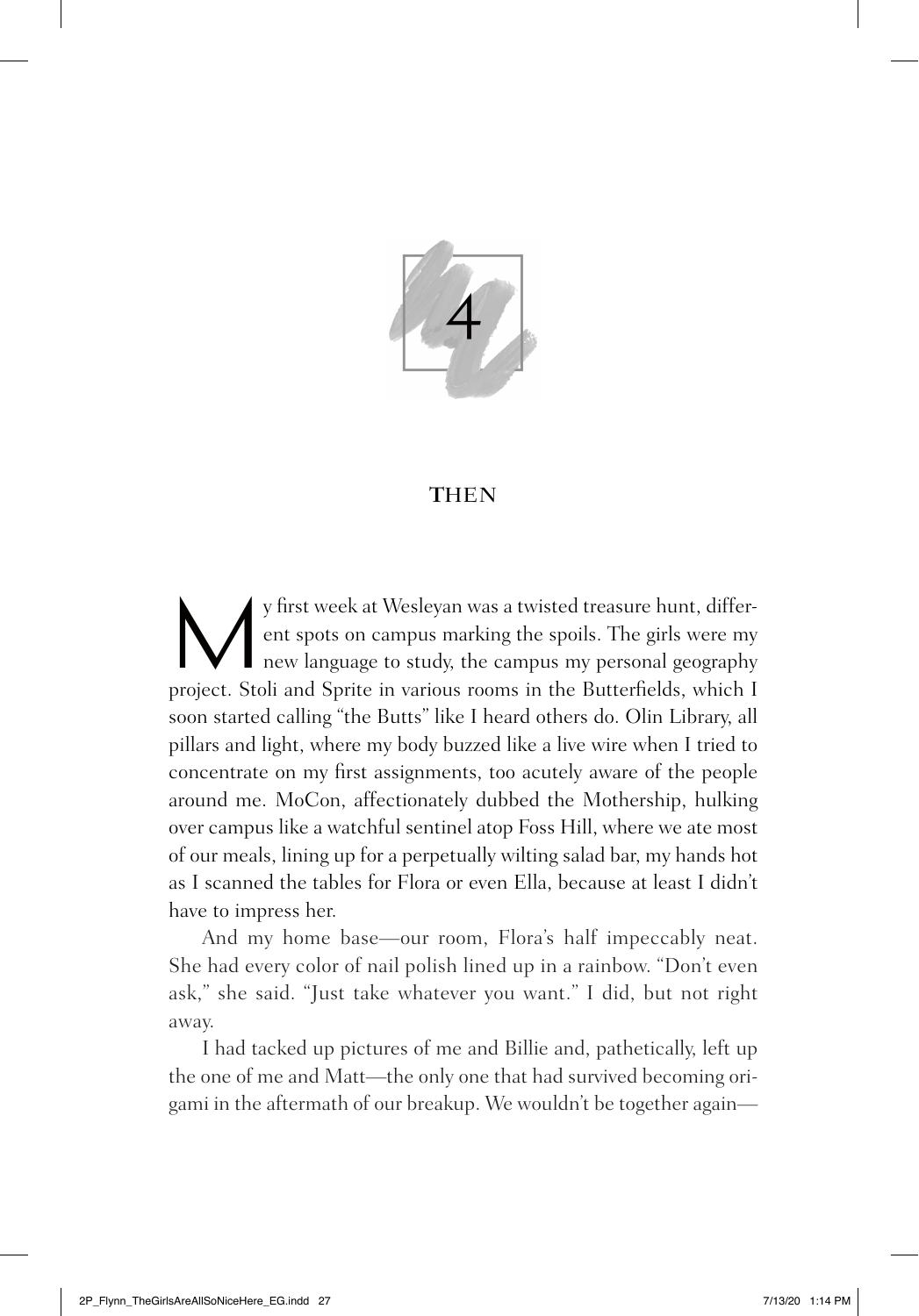not until a drunken mistake the next summer, although I didn't know it at the time—but I needed to look desired, because being wanted was the local currency.

I hated seeing his face on my wall, but it was the reminder I needed not to give out my trust so easily. I wouldn't be blindsided again. I wouldn't be the girl who believed her boyfriend when he canceled plans to go a party because he was sick. I wouldn't be the girl who went to the party with Billie instead. The most humiliating moment of my life, when I drunkenly staggered into the basement and found Matt's head between Jessica French's legs.

The worst part wasn't even that carnal image, burned indefinitely into my brain. It was that I stood there, shell-shocked, unable to find my voice. *That's not Matt,* I tried telling myself, except of course it was. Instead of hurling at him the wrath he deserved, I slunk away unseen, cannibalizing myself for my flaws, the ones that drove him to pastel-perfect Jessica French. *Of course he cheated*, I told myself. *I'm not special.* Every compliment he had doled out detonated in my brain. He had never meant any of them.

When Billie found me, I was a waterlogged mess on the front porch. She hugged me tightly and unleashed hell. "Fuck him, Amb. Seriously. Break up with him, and be really fucking savage about it."

We went back to Billie's house and planned the epic breakup speech I would use, all the ways I'd hurt him. I turned off my phone and barely slept all weekend. Matt acted like nothing had happened when I saw him at school on Monday, putting his hand on the small of my back and kissing my cheek. I couldn't muster the right words, so I pathetically repeated his *I love you*, hating myself more with each syllable.

"Are you feeling better?" I finally managed, blinking back tears.

"Yeah, way more like myself," he said. "I figured you were sick too, since you never called me back."

Now was the time to unfurl my prepared speech, but it was stuck in my throat.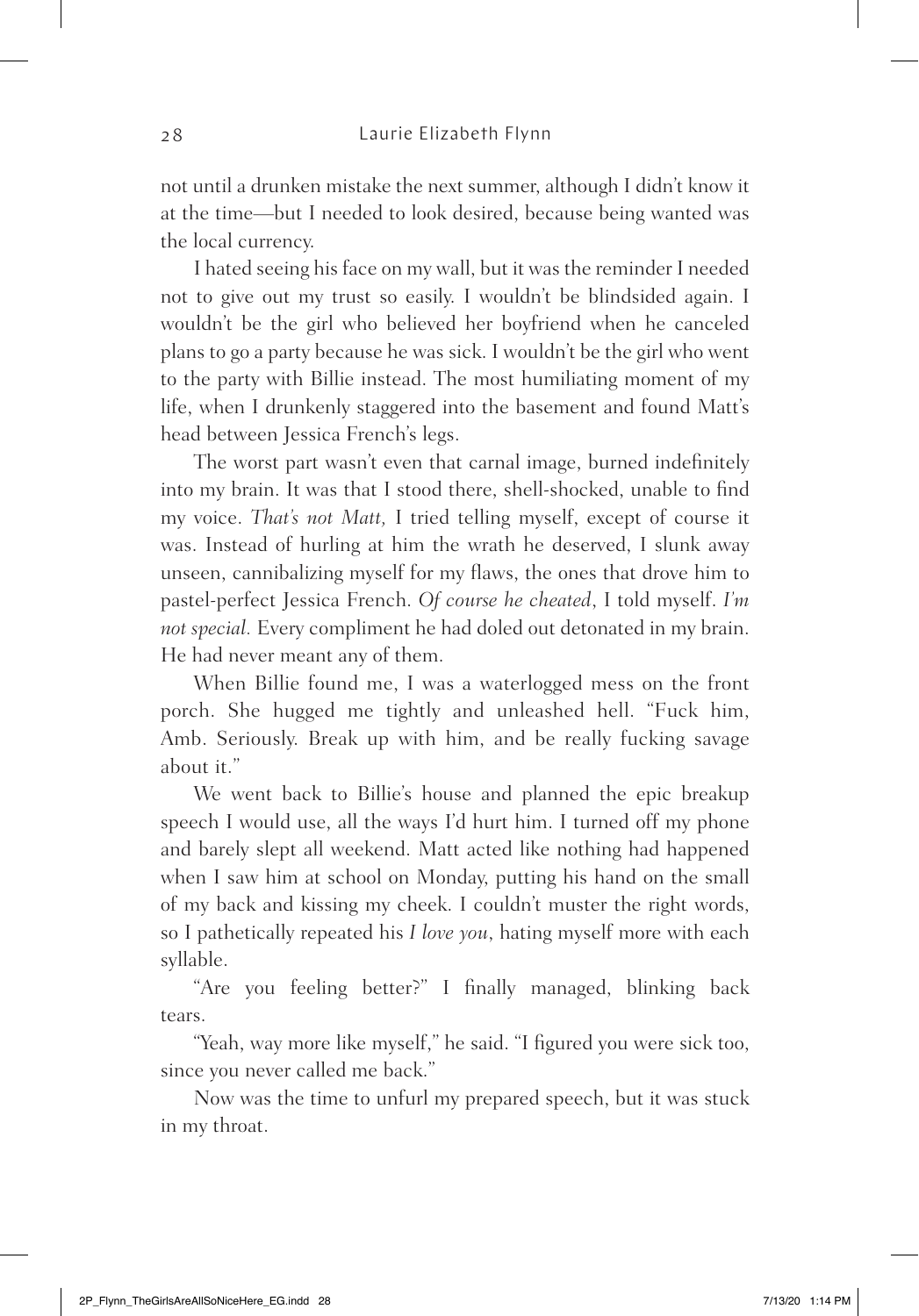"I wasn't sick," I said just as the bell rang.

I told myself I'd call him and do it that night, justifying it to Billie by saying it would be easier over the phone, but I didn't get a chance to before his text arrived. *I think we should stop seeing each other. I'm really sorry, but I need to focus on school.* It was a fresh stab wound.

I finally retaliated. *You're a pathetic excuse for a boyfriend if you can't even break up with me in person. I know what you did.* But it was too late. My words had lost their impact. From that moment, I decided to use boys the same way they'd been willing to use me. If none of them mattered, I couldn't get hurt.

At Wesleyan, I cleaved to whatever invitations came my way, not wanting to be chained down to Flora, who barely went to any parties, even though girls fluttered into our room to invite her. Every night before she went to bed, her phone would swell with Aerosmith's "I Don't Want to Miss a Thing"—Kevin's ringtone—and they would proceed to talk for almost an hour, hushed tones punctuated by the occasional soft laugh.

When I was in our room during the calls, I put my headphones in and pretended not to listen, but I couldn't help but overhear. They were the most banal conversations, peppered with anecdotes about every single thing that had happened to Flora on that given day. MoCon's lasagna, lacy noodles hard around the edges, *gasp*, not vegan friendly. The vegan hot chocolate her sister sent her in a care package. Something one of her professors said. Something I said. My name came up a lot. *Just wait till you meet Amb. She's so nice!* 

I tried to reciprocate her enthusiasm, but it felt like an inconsistent performance. To me, being nice was as naïve as being trustworthy, which had gotten me nowhere. Flora must have known the power she was giving people to hurt her. There was a danger in being too soft in a world that required a protective coating.

I wasn't going to be soft again. Not when girls like Jessica French existed, smiling to my face and betraying me behind my back. As much as I hated Matt, I might have hated them even more. I was a joke they were all in on.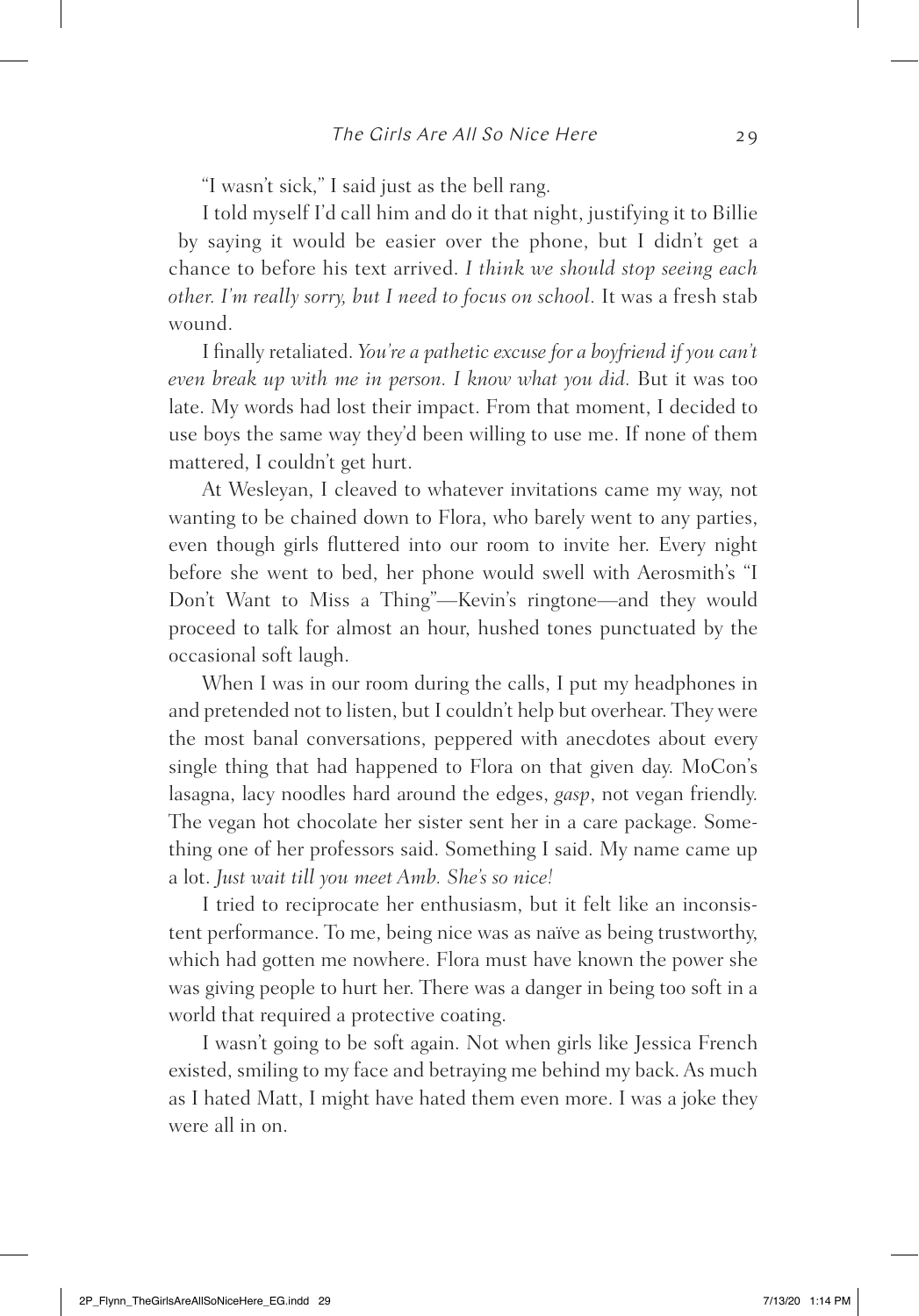So I worked on my coating instead. I copied the styles of the girls from our dorm, girls prettier and more fashionable than me: Gemma with her ripped jeans and oversized flannels, and Clara with her miniskirts over tights, and even our RA, Dawn, whose curly auburn hair rippled down her back in a twisted current, miraculously shiny and frizz-free.

Before classes started each day, I fastidiously flat-ironed my hair and painted my face with tools from my Bobbi Brown arsenal. I resented how my clothes fit, everything so intentionally tight. My flaws were magnified in every mirror.

But I could overcome them. I was an actress, and I had come to Wesleyan to learn. I was pretty enough with the right makeup and thin enough with the right diet, but I wasn't *enough* to run off to Hollywood and live in my car, blow-drying my hair under hand dryers in fast-food restaurants between casting calls. I needed to truly learn the craft.

I had feigned shock when my acceptance to Wesleyan came in the mail. I wasn't surprised, but I felt the need to pretend I was, and I didn't understand why. It would be years before I realized that girls weren't supposed to own their ambition, just lease it from time to time when it didn't offend anyone else.

I was confident that I'd act in college, until I got to Wesleyan and met Dora from one of the other Butts, who'd already performed on Broadway, and Sienna from down the hall, who had shot a TV show pilot over the summer, and realized exactly what I was up against. I had planned to get a role in one of the Theater Department's fall plays. But fear of rejection, suddenly a white-hot certainty, made me skip the auditions. I told myself I'd try out next semester. By then, I would have studied the competition and found a way to stand out.

I didn't know how right I was.

Flora wanted to be a psychologist and to work with troubled kids. She had already become a guru for the other girls on our floor, doling out tampons and boyfriend advice, leaving colorful Post-its on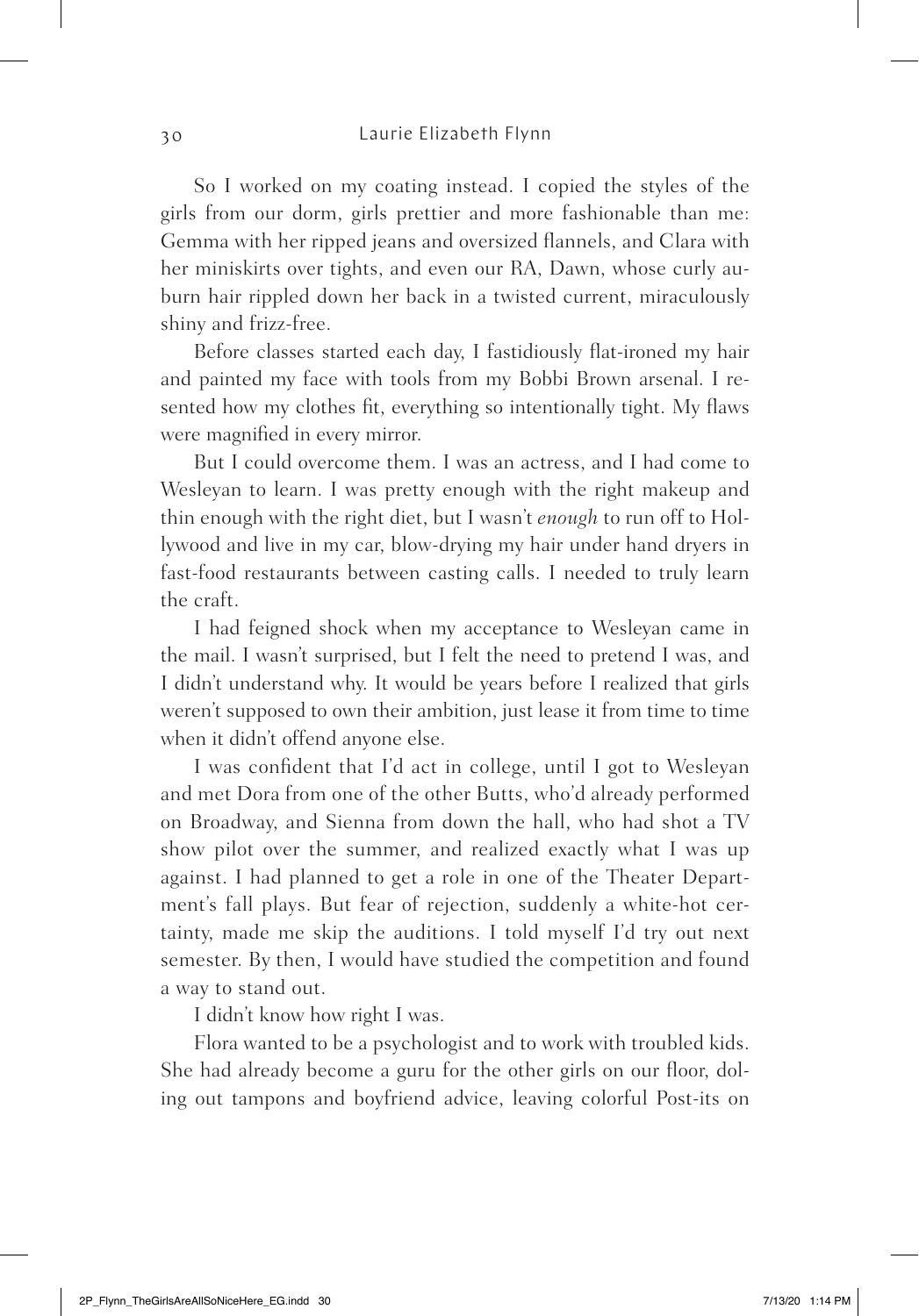our doors with scribbled affirmations. *You can do anything! You're amazing!*

She paid special attention to me, wearing her syrup smile as she braided my hair, wanting to know my high school stories, maybe as an excuse to bring up hers. She talked a lot about Kevin, whom she'd met at the Fairfield country club where their dads golfed.

"Long-distance is hard," she told me. "But we're both patient. We make it work."

"Why didn't you apply to Dartmouth too?" I asked one day while we ate dinner at MoCon. "It's just, you must miss him a lot."

What I really meant: Long-distance relationships don't work. Or else, they only work if neither person is jealous. And Flora, as much as she claimed to trust Kevin, was jealous. There was no other way to explain the nightly calls, more frequent than bowel movements, and the ringtone itself. She didn't want to *miss a thing* he was doing.

"I didn't get in," Flora said. It was the first time I'd heard resentment in her voice. "I got rejected. I could have gone to the University of New Hampshire to be closer, but Kevin thought Wesleyan would be a better fit for me."

"He obviously wants what's best for you."

"Yeah. He didn't try to talk me into moving there."

I could tell she wished he would have.

Years later, I pictured high school Flora, sprawled on her king bed in her Fairfield mansion, private school uniform adhered to her perfect body, pamphlets for colleges spread out in front of her like a fan. The world, literally at her fingertips. She looked at the Wesleyan brochure and cast it aside. I considered how her life would look today if she had.

I formally met Lauren's *insane* roommate, the other girl living next door, during an icebreaker at the start of the semester. She was in two of my classes, Acting I and Introduction to Playwriting. She probably had the same acting dreams as I did, and she was a girl I could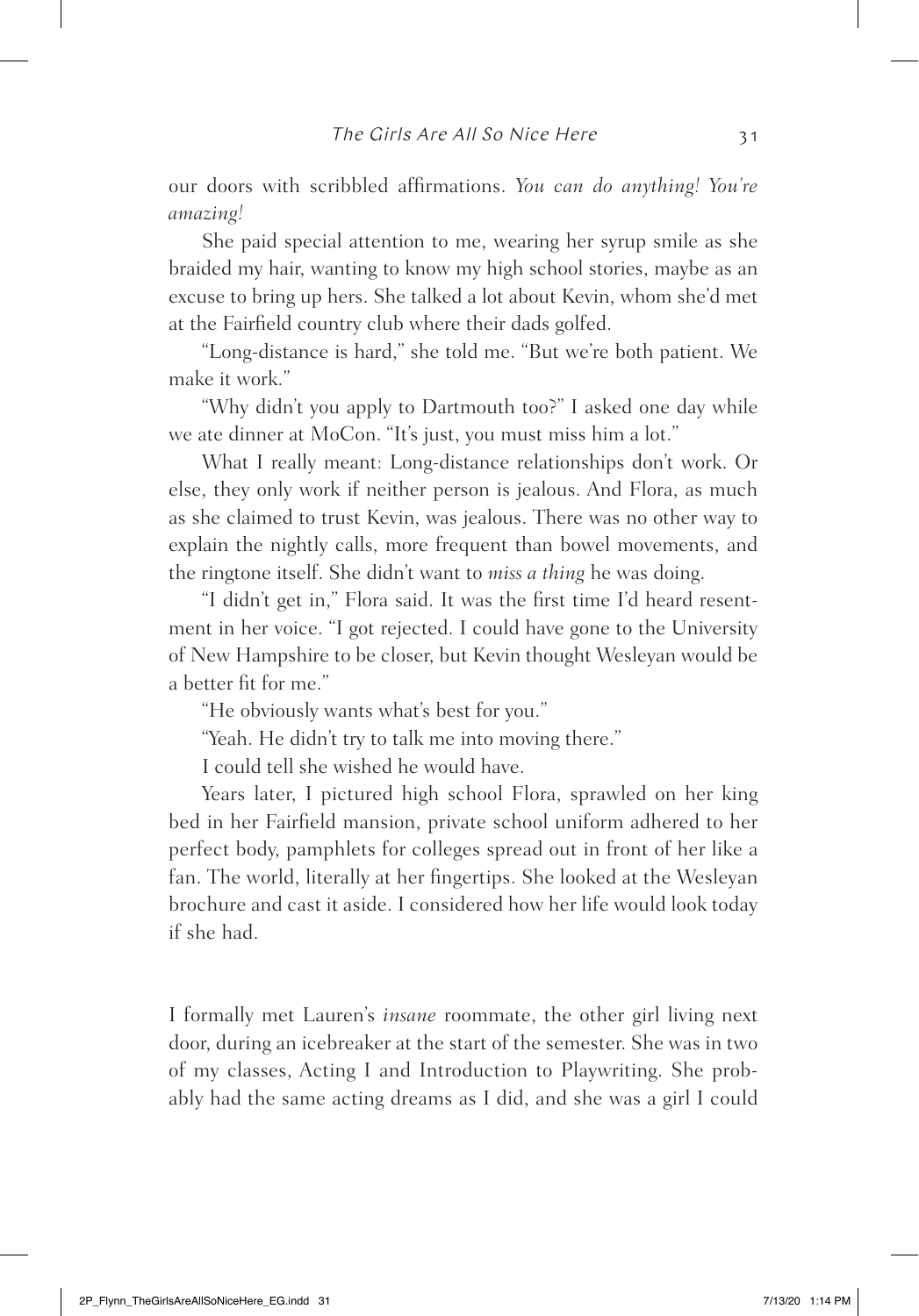absolutely never compete with—a graduate of the Spence School in New York City who had dabbled in modeling and spent part of her childhood in France.

Her name was Sloane Sullivan, but she told everyone to call her Sully. Her parents had obviously taken one look at their wailing pink bundle and known she would grow into a certain kind of girl. I had been saddled with ten syllables in total, Ambrosia Francesca Wellington. It didn't even have the decency to abbreviate well, so I was Amb, a pathetic amputation that most people assumed stood for Amber. I rarely corrected them.

Sully had her pick of friends. She could have been one of the preppy Butterfield bitches as easily as a WestCo hipster, because something about her defied categorization. She skulked down the Butts hallways in fishnets and Docs one day, wore sweatpants and a men's button-down to class the next, smoked joints with flagrant disregard, and was never not surrounded by people, girls and boys trailing her like a cape.

She had no reason to talk to me, because her charisma had already pulled in enough followers. But her boredom and my need for attention intersected at a party at Nicolson Hall, known as the Nics, a couple weeks into the semester.

"This party sucks," she said, migrating over to where I stood with Lauren and Flora, who had actually taken a night off from Kevin to join us. "I get bored easily. I think we should liven things up."

"Oh god." Lauren shook her head. "Please don't."

"I wasn't talking to you," Sully said. "I was talking to Ambrosia from Pennington. And you guys." She pulled Gemma and Clara over. "See that guy over there? The one wearing those god-awful khakis? That's Long-Distance Dave. He's the most pretentious asshole in this room, and that's saying something."

"You mean Dave Holman," Clara said. "He's in my stats class."

"He won't shut up about his girlfriend at UCLA," Sully said. "It's annoying. Let's do something about it."

Nobody took her bait. Except me, because I was hungry to set myself apart. Besides, I did know Long-Distance Dave. He lived in Butts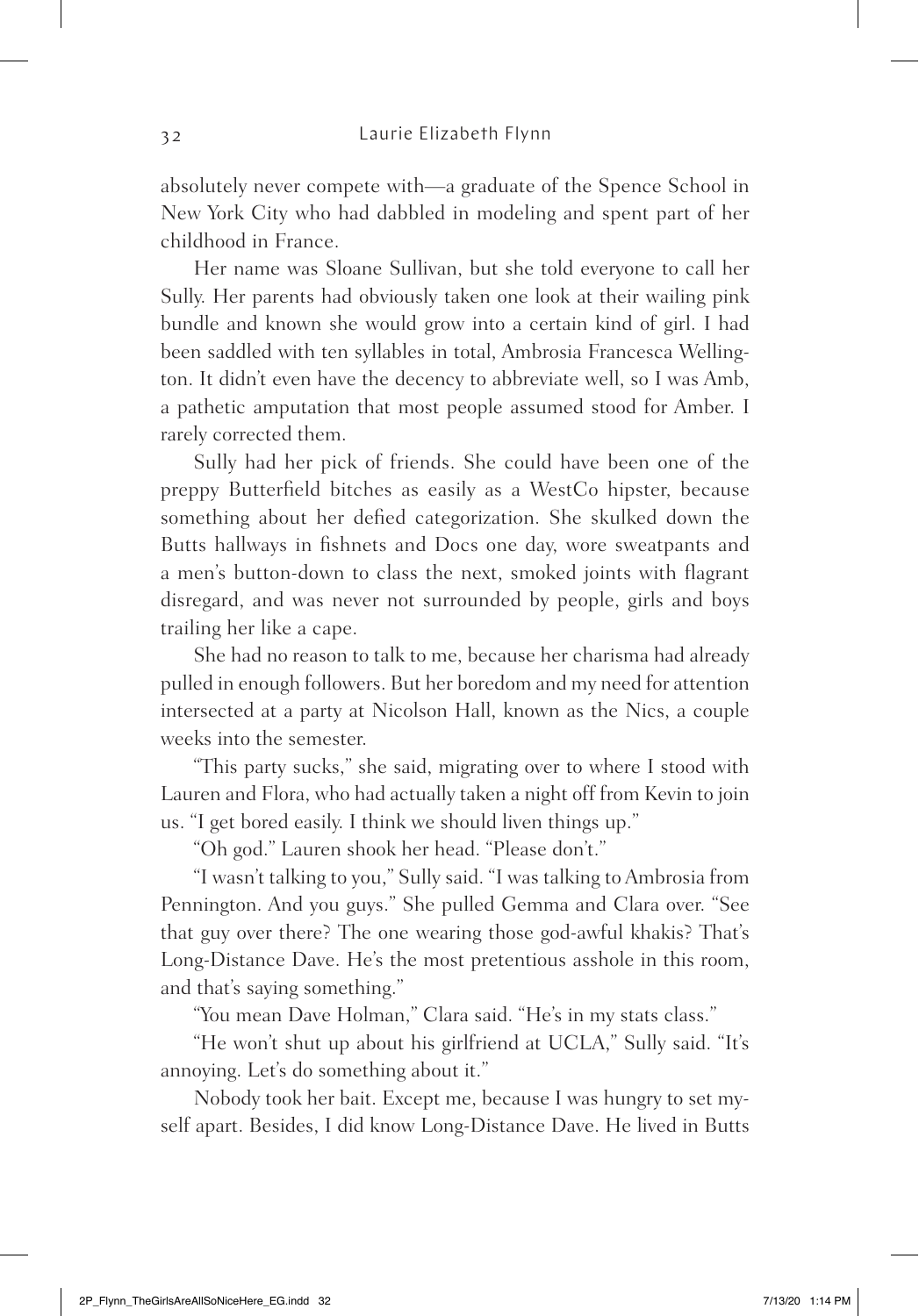A and whined constantly about *Leslie*. The way he said her name, so cotton soft, made my blood curdle.

"He's a dick," I said. "What do you want to do?"

Sully fixed her gaze on me. It was like being anointed. The other girls were silent, waiting for Sully to give me her orders. But it was like they no longer existed, and I did.

The music got louder. Sully leaned in and her mouth buzzed against my ear. "I want you to get him to cheat. Tonight. Prove that he's the same animal as the rest of them."

I don't know why she didn't just do it herself. If anyone was capable, it was Sully. I was keenly aware that my reaction would somehow define the rest of my semester, but I didn't realize just how much.

It didn't feel like a decision at all.

"Fine," I said.

Her fingers brushed my cheek. "*Showtime*," she whispered, almost too soft to hear.

"Amb," Flora said. "I'm heading back in a few. Do you want to come with me?"

I knew she was trying to give me an out, but I didn't want it. "I'm going to stay," I said.

I caught the judgmental flicker, the pinch between her eyebrows. Somehow, her disapproval emboldened me.

When she was gone, I knocked back a shot of tequila and advanced on Long-Distance Dave. Sully and the other girls watched. It was a performance, same as being onstage at Central, except with a much more critical audience. I knew that flashy displays of skin would be lost on Dave. The slaughter had to be more subtle. My tears, when they came, looked real.

"Are you okay?" he asked, concern in his chocolate-brown eyes. "You look so upset."

"It's my boyfriend," I said, burying my face in my hands. "He just told me he can't do long-distance anymore. He said we never should have tried."

Dave's hand was reassuring on my back. He offered me a tissue. I

2P\_Flynn\_TheGirlsAreAllSoNiceHere\_EG.indd 33 7/13/20 1:14 PM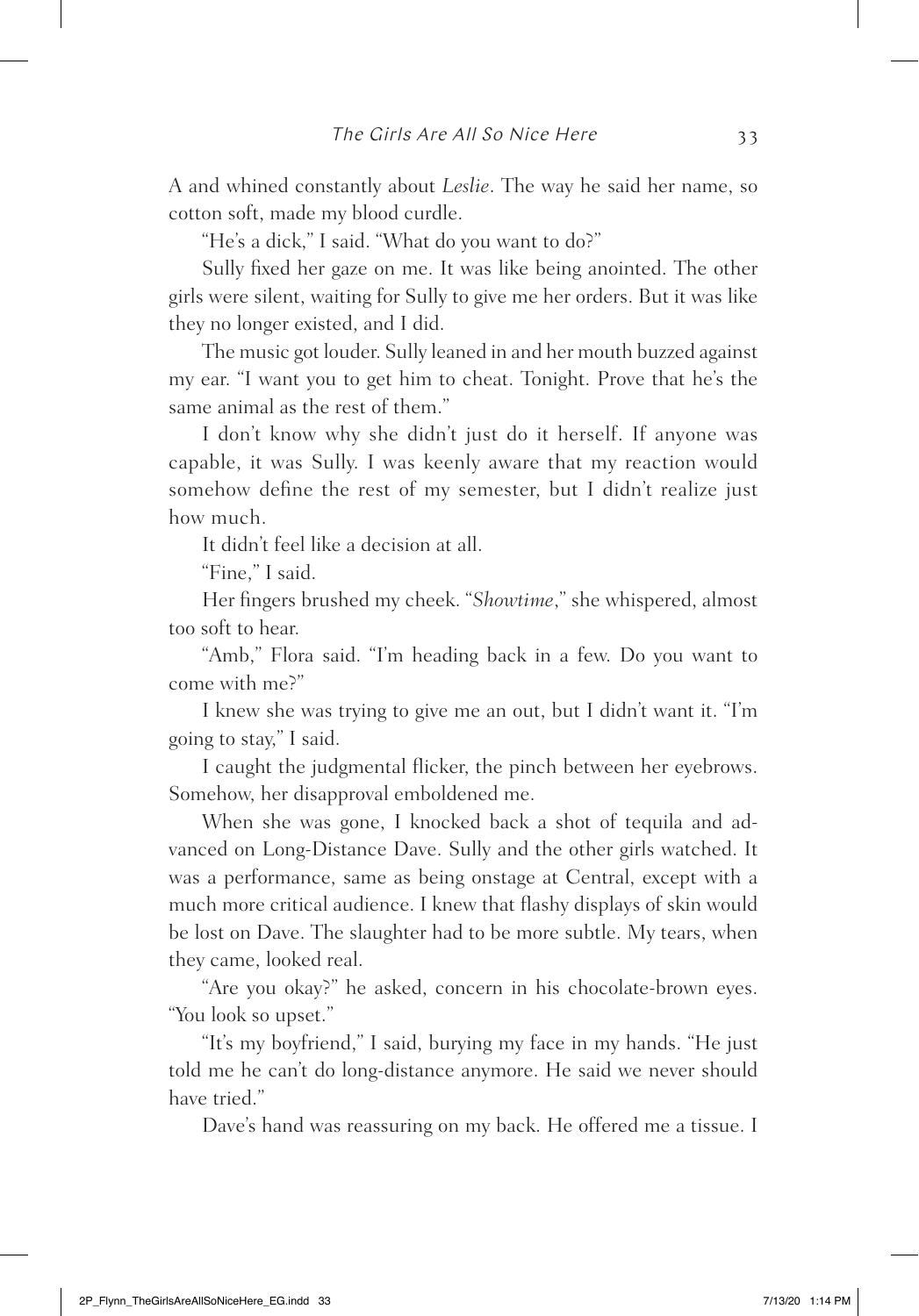leaned into his salmon-pink shirt instead and felt him stiffen against my closeness. "That sucks, Amb. But you're better off without him. He doesn't respect you."

"The fucked-up thing is, he was always trying to convince me I was doing things wrong. Like, every guy I talked to, he asked me about. He was paranoid." I stretched the word into something grotesque. The same way I knew, from snatches of Dave's conversations, that Leslie did. Leslie, who in my head became pink-lipped Jessica French.

"I'm sorry," he said. An apology on behalf of all men that meant nothing.

I dug in. "Do you have any idea what that's like? When somebody doesn't want to believe you, even when you're not doing anything wrong?"

"Yeah, sometimes I do," was what he offered up, and it was enough.

It took another half an hour and one more cascade of fake tears for Dave to ask if I wanted to go somewhere quiet to talk. We ended up back in his room, which smelled like Axe body spray. He wrapped a blanket around my shoulders. I shrugged it off.

I don't know how long I sat there before Dave started hinting about Leslie's flaws. I don't know what time it was when both of our heads hit his pillow, exhausted from our heart-to-heart, but not too tired for me to tuck myself under his chin. And not too tired for his dick to be hard in his jeans. He moaned when I touched it through the fabric, his lips finding mine in the dark. Even though I wasn't the least bit attracted to Dave, with his bad skin and weak chin, I was strangely turned on by the time I climbed on top of him, bulletproof with power.

Dave came in his pants, which was both a disappointment and a relief. I slipped out as he snored beside me, sneaking through serpentine hallways until I was back in Butts C, splashing water on my face in the bathroom. Sully was barefoot in the hall when I emerged, wearing shorts and a hoodie, probably fresh from leaving a different boy.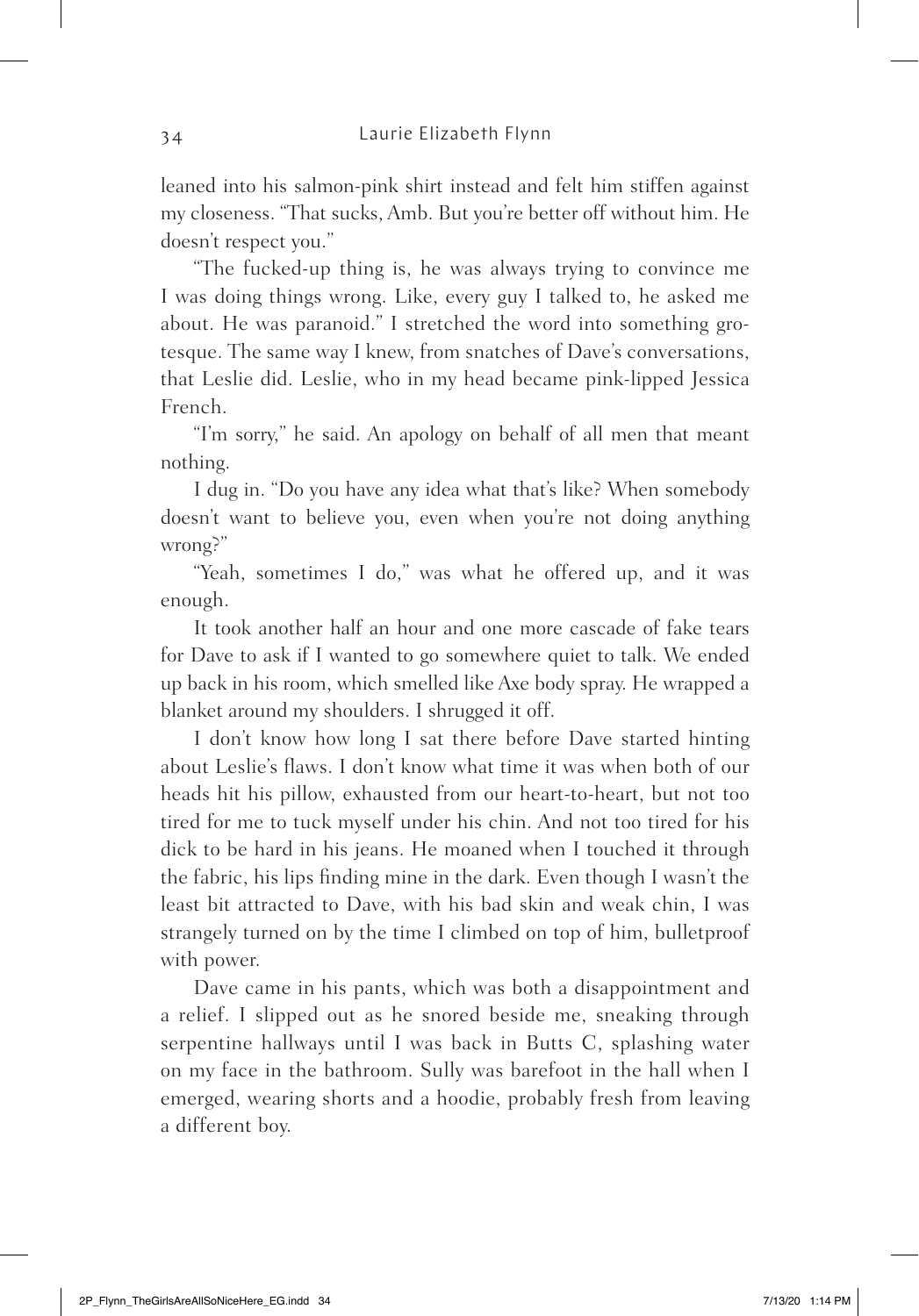"Showtime," I said, returning the wink from that first party, the one I was suddenly sure was meant for me. I couldn't stop smiling as I entered my room, with its neon-green Post-it gleaming on the door— *You can do anything!*

*Fucking right*, I thought. I had never felt more alive.

2P\_Flynn\_TheGirlsAreAllSoNiceHere\_EG.indd 35 7/13/20 1:14 PM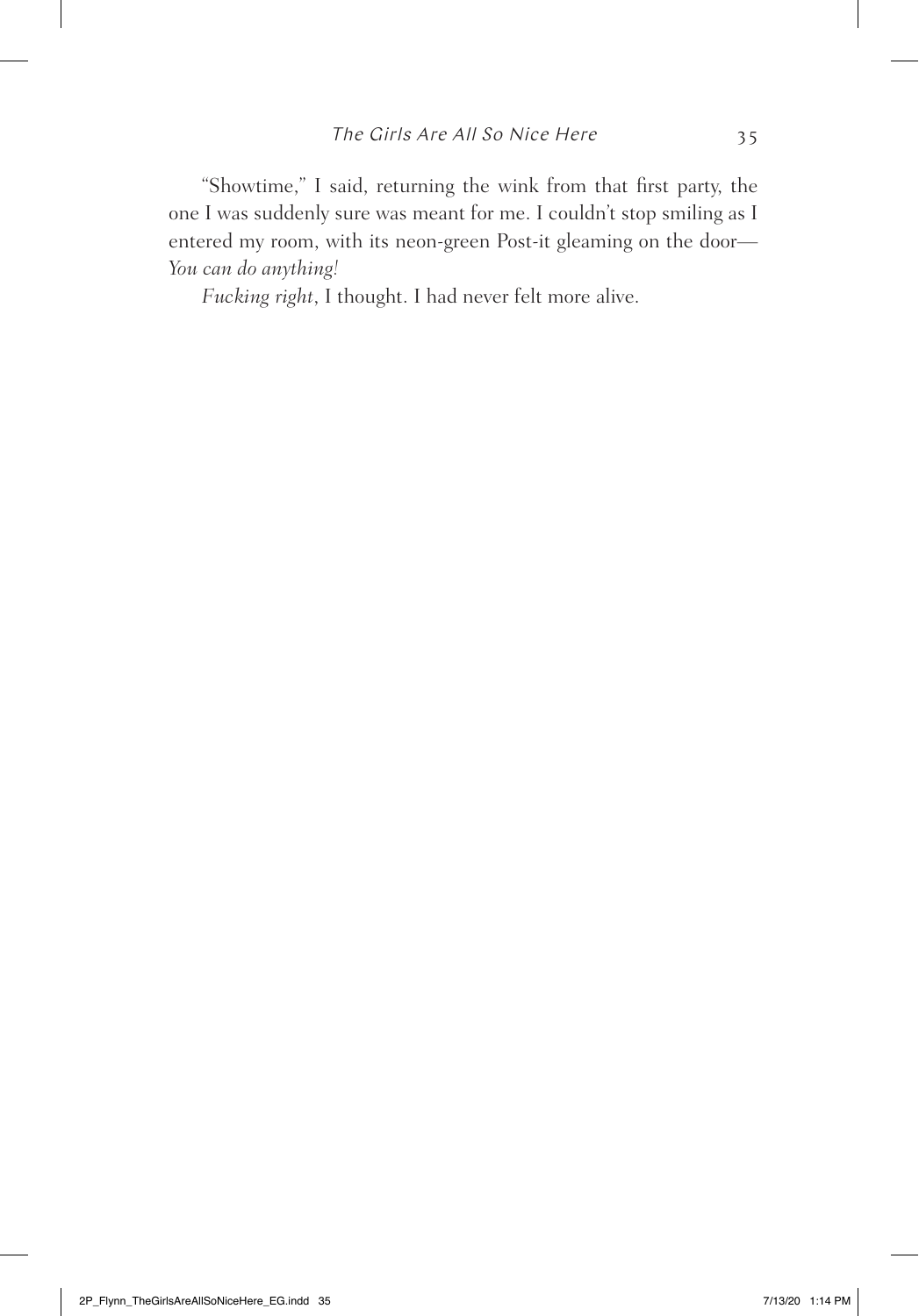$\overline{\phantom{a}}$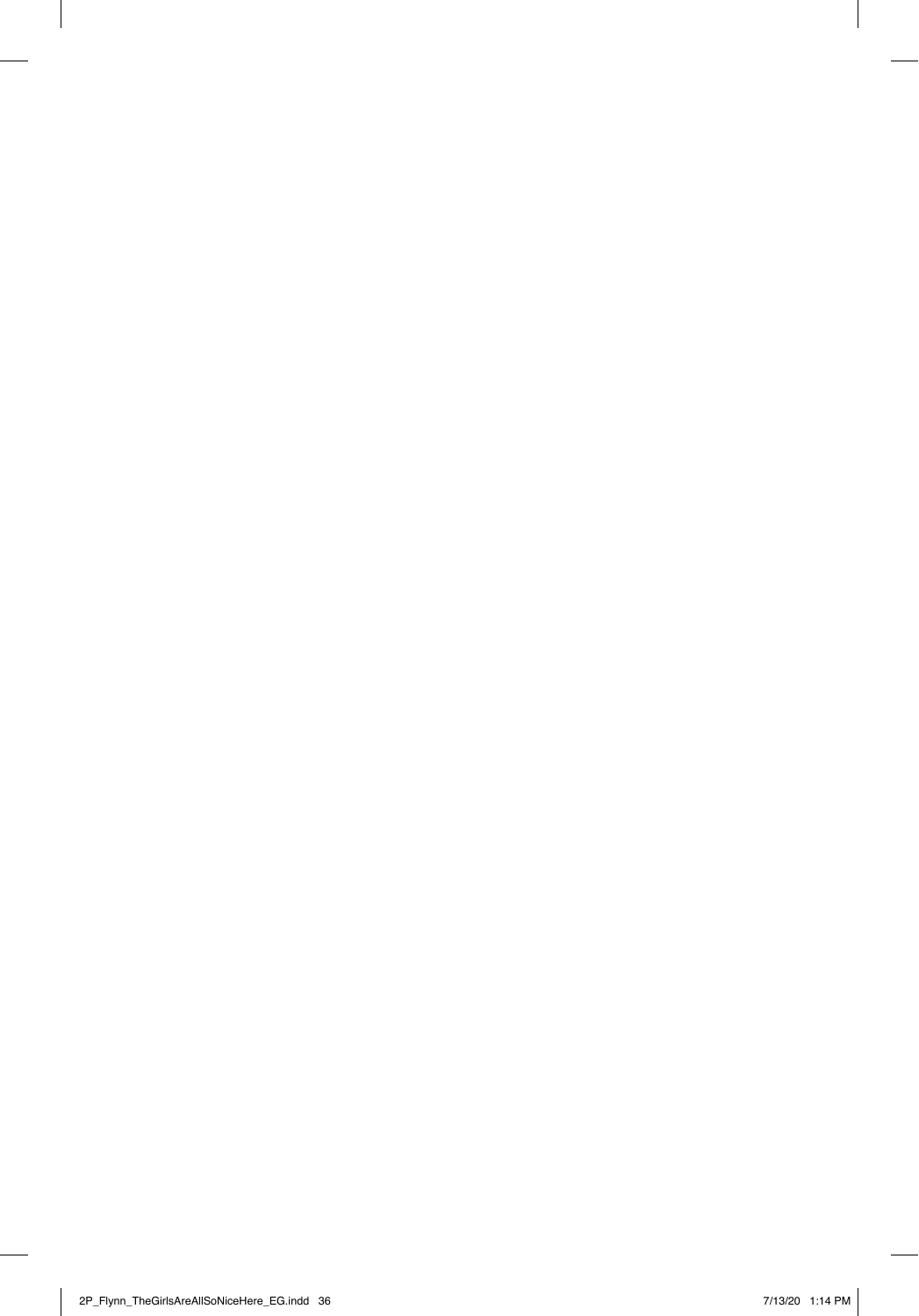

# N<sub>OW</sub>

To: "Ambrosia Wellington" *a.wellington@wesleyan.edu* From: "Wesleyan Alumni Committee" reunion.classof2007@gmail.com Subject: Class of 2007 Reunion

Dear Ambrosia Wellington,

The ultimate blast from your past is just around the corner! Don't forget to bring a camera, scrapbooks, photo albums, yearbooks, and Wesleyan memorabilia to reflect on the old memories—and make new ones. And remember your red-and-black best for your class dinner!

> Sincerely, Your Alumni Committee

Her name is on every reminder email, nestled underneath the Alumni Committee, bold in a way she never was. Flora Banning, forever a joiner, protestor of non-vegan cafeteria food and organizer of movie nights. I'll inevitably have to see her face when Adrian and I arrive on campus, her white smile and complete lack of wrinkles—her moisturizing rituals were a masterwork of skin-care dedication. Of all the people I'm going to see, I'm the most terrified of her.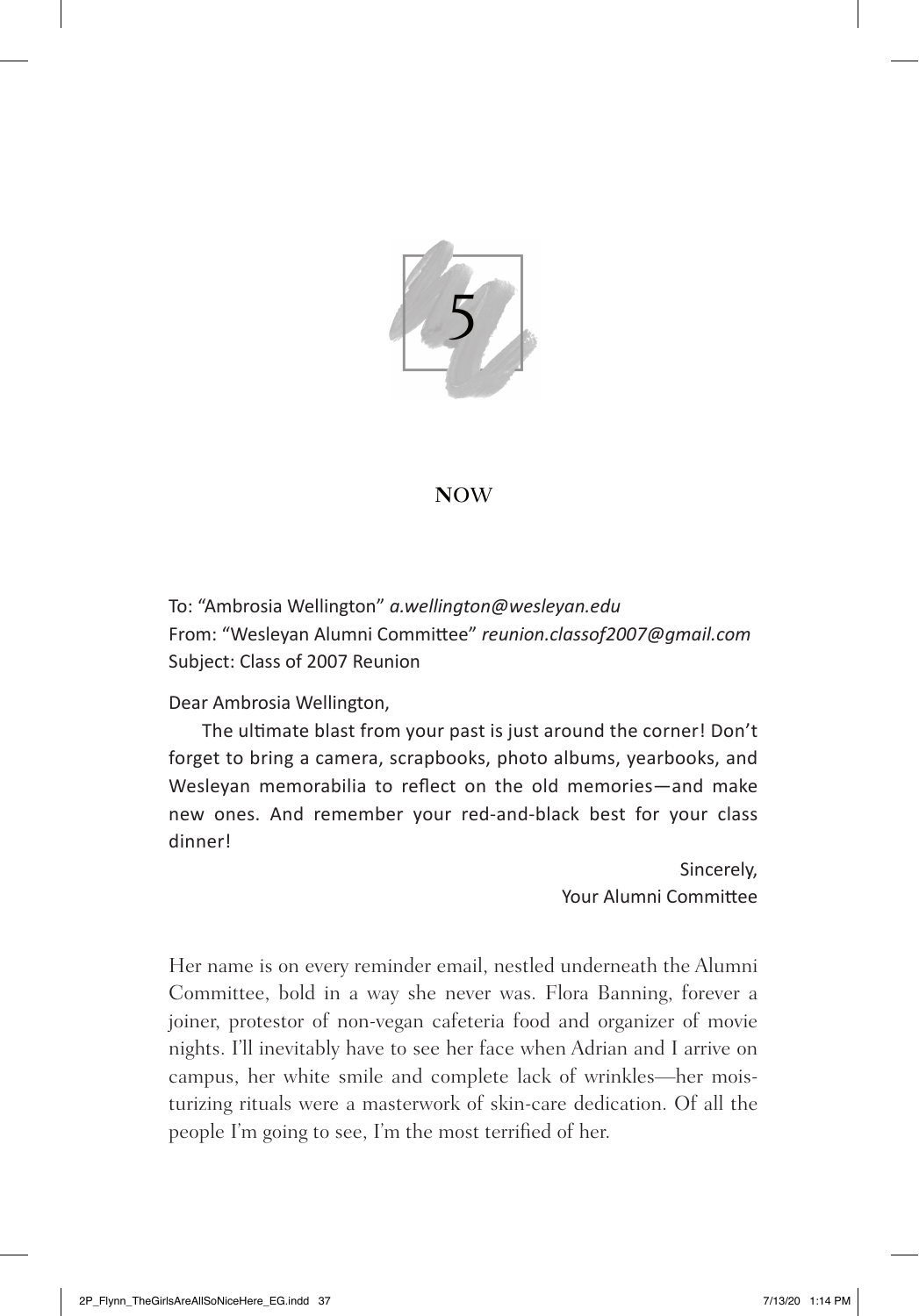But that's only because someone else—someone who suspects the very worst about me—won't be at the reunion.

I google Detective Tom Felty—now Captain Felty—on my work computer while I finish the leftovers of an overpriced salad I got for lunch. I look him up periodically because it makes me feel safer to know he's in Middletown, far away from me. His blue eyes spear me through the screen, as if he knows where I am. I still hear his barrage of questions in the police station. *Did you notice? Were you aware?* He wanted me to self-immolate. I never did.

I'm too wired to go right home, so I head to the gym in our building after work, sneaking in the back entrance, where old Mrs. Lowe always wedges the door open with a piece of wood to carry her groceries inside. I don't want to risk running into Adrian in the lobby. When he and I signed our lease, we thought we'd work out every night instead of sinking into the couch and turning on the TV.

I put in effort when we started dating. I'd shave my legs and hack away at any hint of pubic hair that strayed from the anemic landing strip I maintained like my personal secret garden, and we met up to jog in Astoria Park every weekend. We moved in together quickly, and that was when things deteriorated. When Adrian started leaving the door ajar when he took a shit and gained a bit of weight, a soft paunch over the front of his jeans. "Dad bod," he joked, except there were no kids, and he wanted there to be.

And I stopped trying so hard, too. Adrian didn't care if I didn't put makeup on. He didn't notice when I did. For once in my life, something was easy. But it wasn't natural. I didn't know who I was when I wasn't trying to be someone else.

I step onto the treadmill, stretching out my arms. Adrian once offered to get us a treadmill of our own. "Then you can run and I can write," he said. When I asked where it would go, he wasn't able to answer. Our apartment is seven hundred square feet, with just an arched doorway separating the kitchen from everything else, our bedroom attached like a tiny tumor. Twenty-three hundred dollars a month to have no space of my own, to brush my teeth over a pedestal sink furred with my husband's beard hair.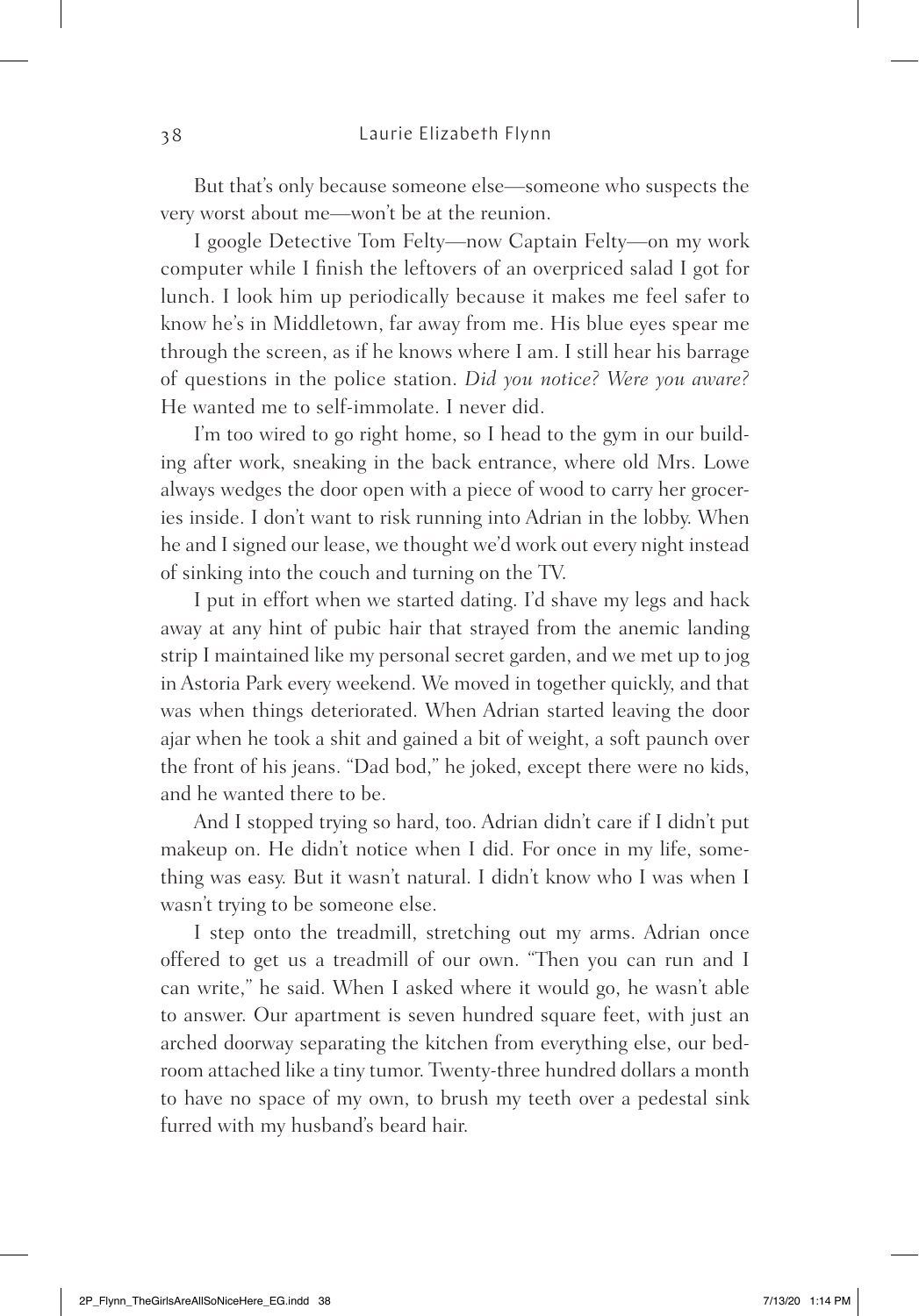I start running, jerking up the incline to burn more calories. The TV mounted on the wall across from me plays a local news channel, the latest crime stories. It makes me think of the footage from Dorm Doom, all of us girls huddled outside Butterfield C, straw-pale legs quaking in the grass, a young cop telling us to *stay back* from the fluttering yellow tape. I had no idea I'd soon be facing Felty's artillery fire of questioning. It was my role of a lifetime.

My feet pound and I increase the speed to seven, heat radiating from inside my body. For the hundredth time, I fantasize about bailing on the reunion. Hadley and Heather won't stop asking me what I'm wearing to the dinner, and they're already making plans for us to have photos taken outside the wood-frame house on Fountain Avenue that we shared senior year. And then there's the note, already fused to my brain. *We need to talk.*

*Why now?* Why the reunion? Why hasn't she tried to contact me once, and why wasn't she around the times I tried to find her? No Facebook, no Instagram, no social media presence at all.

My sweaty finger increases my speed to eight. Her words chase me. *We need to talk about what we did that night.* They morph into other things she should be saying. *We need to talk about what we became that night.*

I have no idea what she's like now. But then again, I never really did. She was barely more than a stranger the entire time. A friendship that lasted just a few months, one that was built on the idea of us more than the reality. But my skin is still raw where she grafted herself to me, and I can so easily conjure an alternate dimension where we're those girls, the inseparable ones.

Sometimes I let myself live in that alternate dimension, just for a minute, the two of us in Hollywood, reading scripts, sun-streaked and starry-eyed. And sometimes I like it better than this one.

Despite my constant pleas for Adrian to lock up, the apartment door is open. Adrian is on the couch in his sweatpants when I return. Our faux-suede couch from the Furniture Market, the first piece of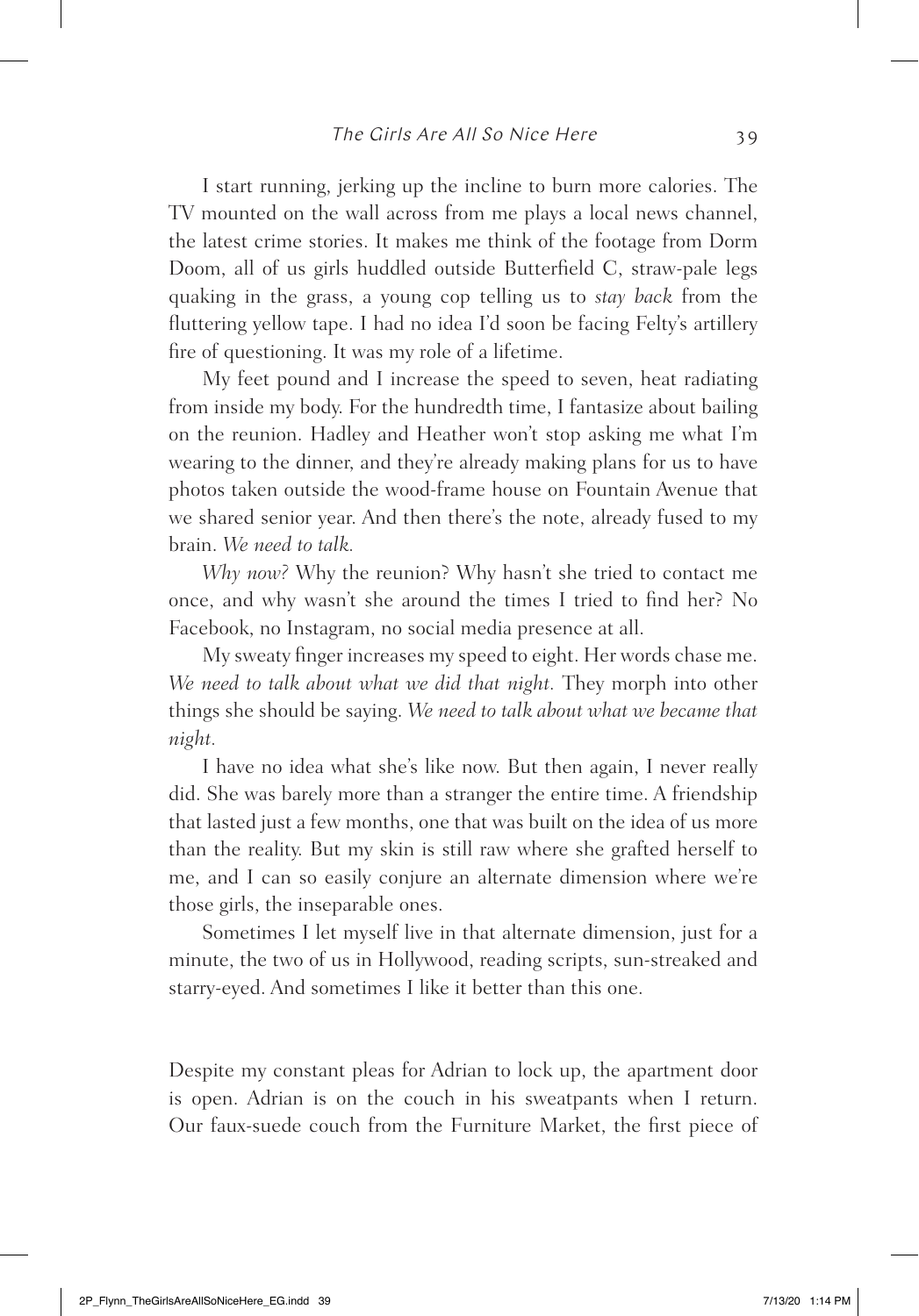furniture that was ours. The day we bought it, I didn't care that it was cheap, because we were happy.

I take in the detritus around me—a pizza box and beer bottles on the counter; white-handled Wüsthof knives cast carelessly into the sink; socks and papers strewn on the floor. "Didn't you have the day off? You could have cleaned up."

I expect his typical refrain of *Chill, babe*, which I hate, because whenever I get like this—uptight and irritable—it's a reaction to his being the opposite. But he doesn't tell me to chill. Instead, he turns around and holds up a photo. "Who's this, Amb?"

I squint at the image he's waving around and tighten my ponytail with trembling hands. "Where did you get this?" I march over, plucking the photo from his fingers.

"I was looking for that screenwriting book you bought me last Christmas. The one about saving a cat. Some book was on top of it and I picked them both up, and this fell out."

He's lying. He was snooping, but I can't exactly call him out. I chew on my bottom lip.

"John Donne." I force myself to laugh.

"Who's John Donne? An ex?"

"He's one of the most prominent metaphysical poets," I say. "The book is full of his poetry."

"Oh," Adrian says. "But you know I'm asking about the guy in the picture. Why do you have it?"

"He was just a guy. Someone from a long time ago."

"A boyfriend, then," Adrian says, almost jealous, which would be a welcome respite from his perpetual state of man-child chill if not for the deadly quagmire he's wandered into. "From college?"

"Not exactly," I say quickly. He narrows his eyes. "I mean, I guess so. The book was from a class we had together."

"Will he be at the reunion?" Adrian puts his beer on the coffee table. "This isn't a big deal. We're married. You think I care that you had boyfriends before me? I had girlfriends before you."

Which he told me about in detail. The crazy one who tried moving her stuff into his dresser drawers after dating for a week. The one who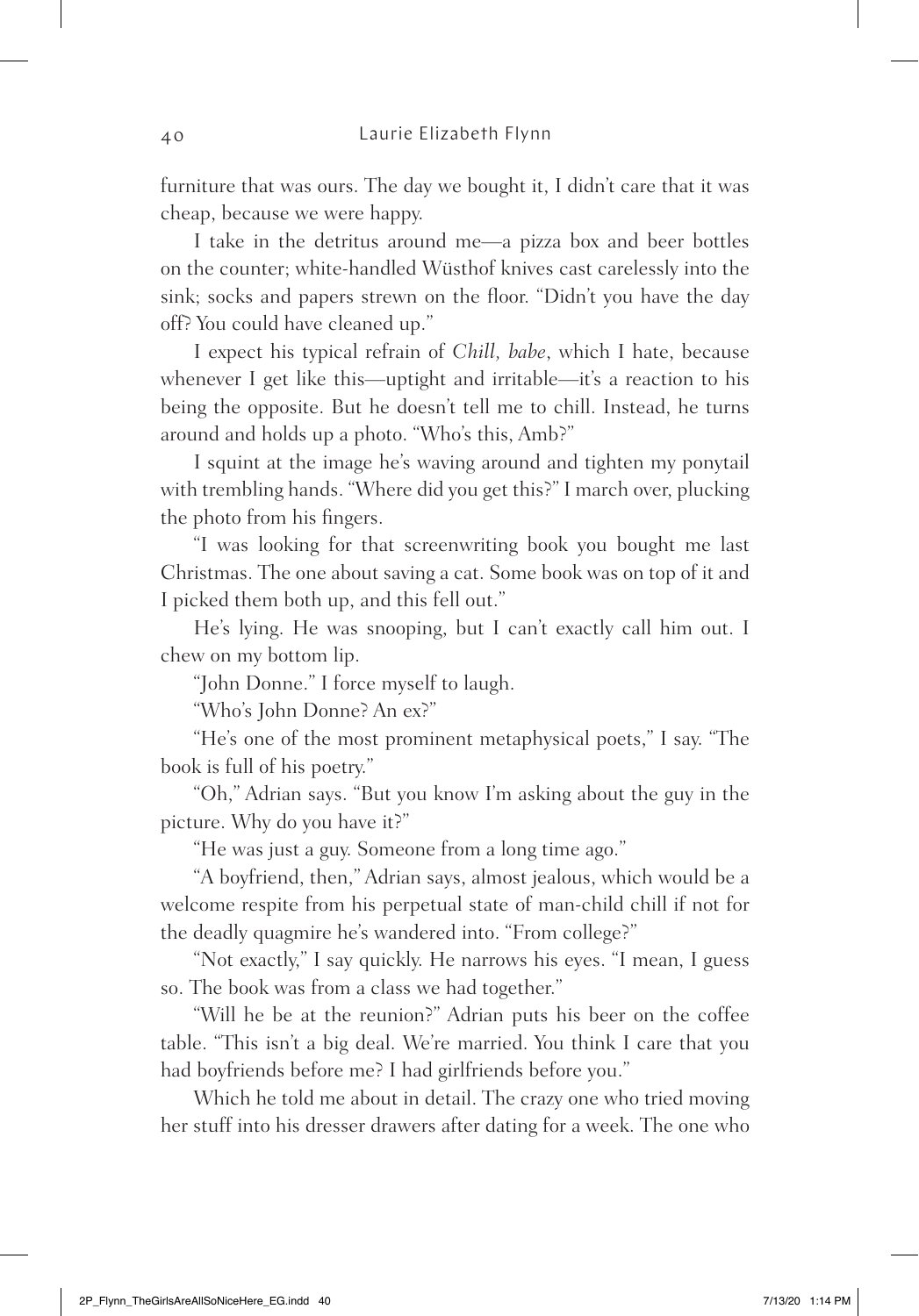was obsessed with meeting celebrities. The one who still slept with a stuffed rabbit, which remained on the bed during sex. The one who only ever wanted to watch Leonardo DiCaprio movies. It was like he wanted me to know it was always their fault, never his, and see how normal he was? See how lucky I was that he got out of that thicket of girls unscathed?

"We were together," I say. I need to hear how it sounds out loud, my sick little fiction. "He won't be there, though. He's actually—well, he's dead."

"Oh, fuck." Adrian claps a hand over his mouth. "What happened to him?"

I shake my head. "I don't want to talk about it right now."

He nods. "I mean, sucks that the guy is dead, but you freaked me out with this photo. I thought there was some meaning behind it. Especially since I found this tucked in the same book." He pulls out the envelope, my name in her calligraphy.

"Did you open it?"

"I'm sorry. I was curious. But what did you do that night? What night?"

I shouldn't get angry. Adrian thinks he has seen me angry, but he has only seen the diluted version.

"It's just an inside joke," I say. "Something one of my friends gave me."

He studies me for a beat too long, then picks up his beer. "Was it serious? You and him?"

The photo cartwheels between my fingers, corners poking into my palm. I don't look at *him* and I can't bring myself to look at Adrian. "Serious enough. But I moved on. I forgot I even still had that book. I haven't looked at it in years."

Adrian's eyes crinkle up. "I bet you were such an adorable poetry nerd. I hope you didn't get made fun of. Even if you did, wait till we show up. All the mean girls are gonna be jealous."

*Oh, sweetie. We were the mean girls.* 

I take a sip of his beer. He pictures me trudging across a leafstarred campus, backpack turtled on my back, always studious, never late for class. He has no idea.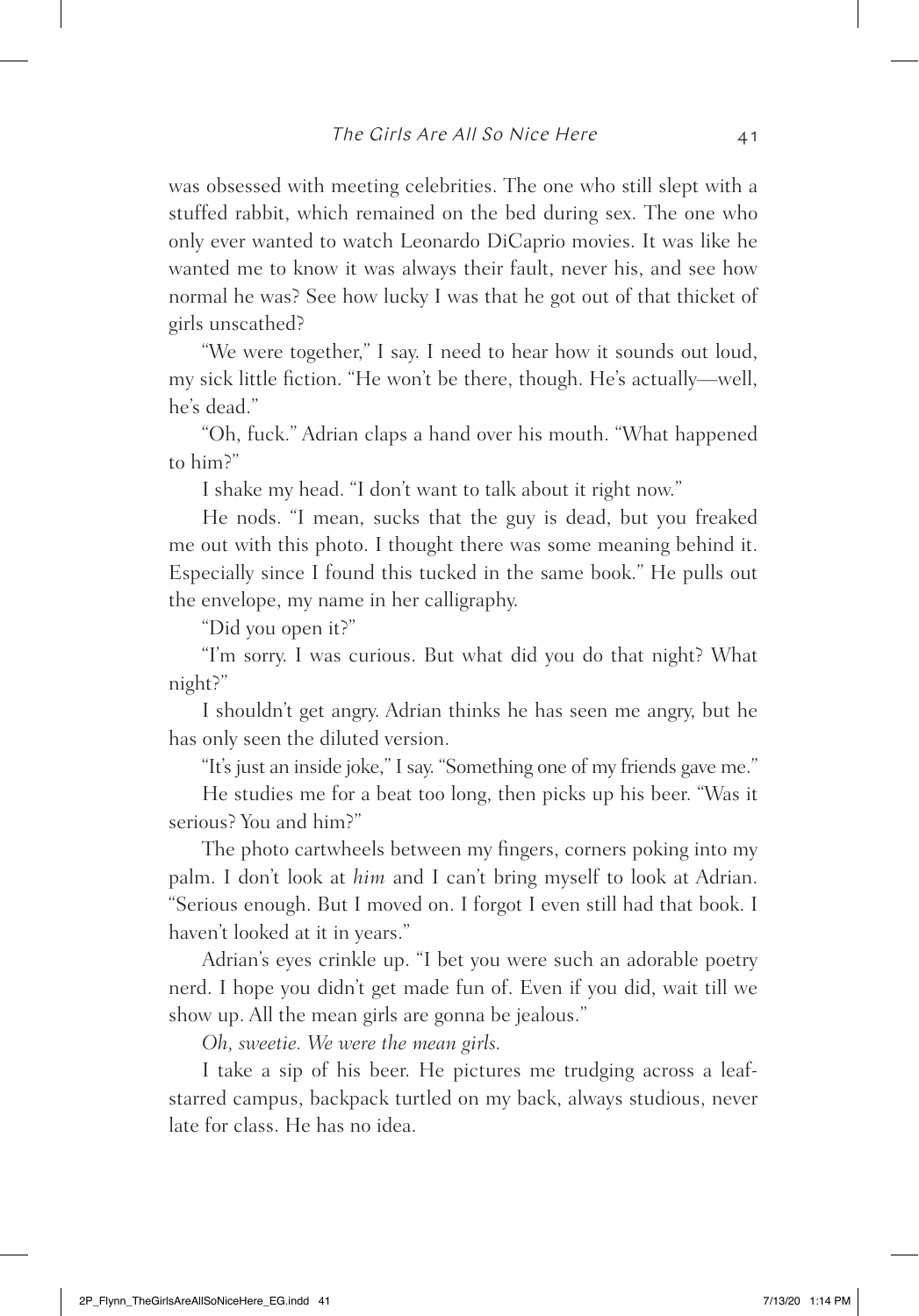I can't change what we did. What *I* did. I turned into a monster, but the world knows exactly how to make monsters out of girls who want what they can't have.

The boy in the picture—he won't be at the reunion. I made sure of that. Just like I made sure that his girlfriend won't show up, and that I'll never see either of them again.